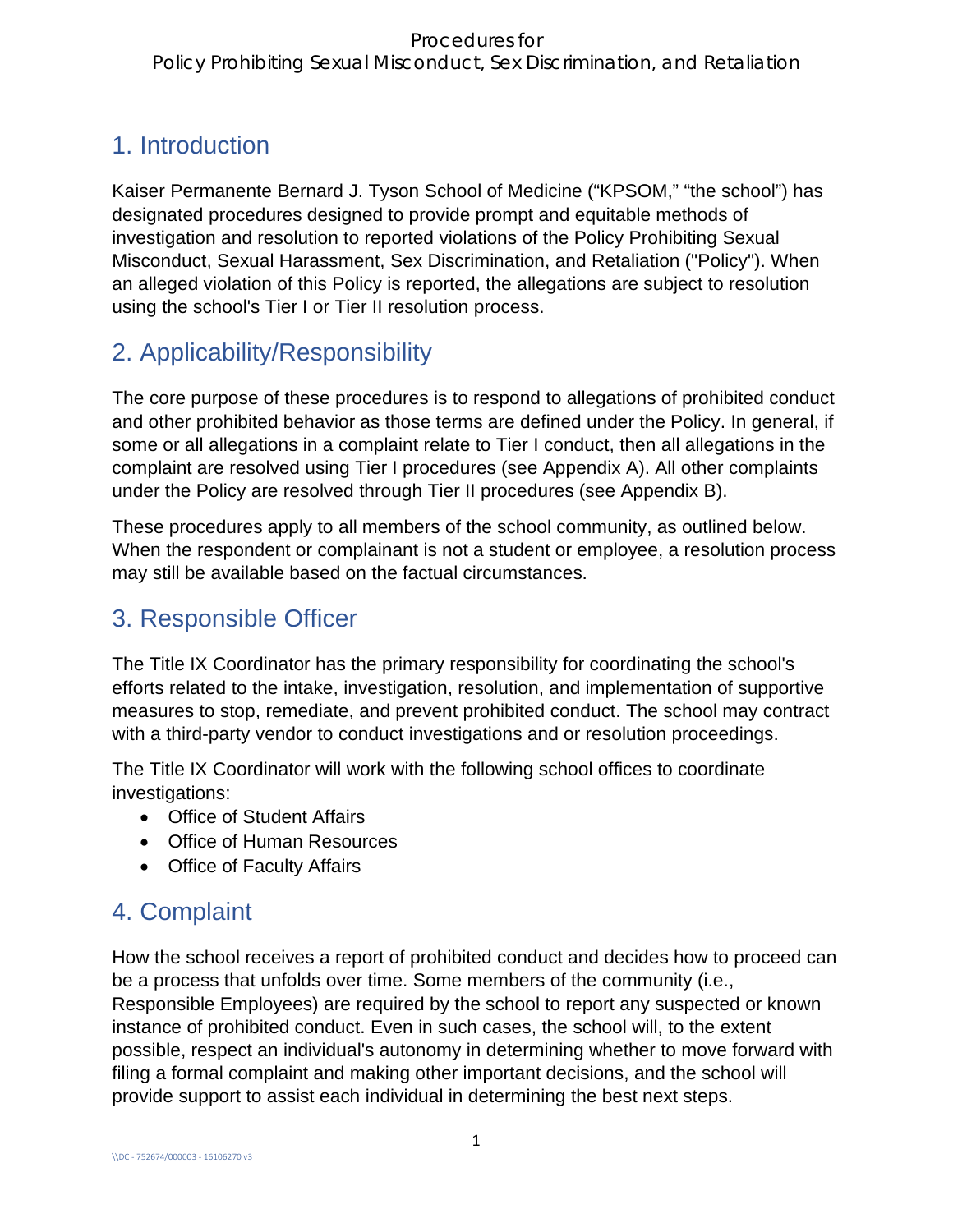Individuals who wish to report alleged prohibited conduct have various reporting options. (See Appendix C.)

# 5. Meeting with Complainant and Initial Assessment

Following receipt of a complaint or notice to the Title IX Coordinator of an alleged violation of the Policy, the Title IX Coordinator initiates a prompt meeting with the complainant and conducts an initial assessment to determine the next steps to be taken, as follows:

- The Title IX Coordinator discusses the availability of supportive measures, considers the complainant's wishes with respect to supportive measures, informs the complainant that supportive measures are available with or without the filing of a formal complaint, and explains the process for filing a formal complaint. (See Section 8.)
- If the complainant submits a formal complaint, the Title IX Coordinator assesses its sufficiency under the Policy. If needed, the Title IX Coordinator will identify any additional information required to complete the formal complaint. (See Appendix C.)
- If the complainant does not want to submit a formal complaint, the Title IX Coordinator determines whether to initiate a formal complaint based on a violence risk assessment. (See Section 6.)
- During the Initial Assessment, the Title IX Coordinator determines if the allegations, if true, would constitute Tier I, Tier II, or a combination of Tier I and II prohibited conduct, and then identifies appropriate next steps.
- If a formal complaint is filed, the Title IX Coordinator provides notice to all known parties in accordance with Appendix A and Appendix B.
- In addition to offering supportive measures, depending on the outcome of the initial assessment and the parties' wishes, the school will initiate one of the following resolution responses:
	- o An informal resolution. (See Appendix A and Appendix B.)
	- o A formal grievance process, including an investigation and a hearing.

The Title IX Coordinator works with the complainant to determine whether the complainant prefers a supportive and remedial response, an informal resolution option, or a formal grievance process, as follows:

- If a supportive and remedial response is preferred, the Title IX Coordinator works with the complainant to identify their wishes and then seeks to facilitate implementation. No formal grievance process is initiated at this time. The complainant may elect to initiate a formal grievance at a later point if desired.
- If an informal resolution option is preferred, the Title IX Coordinator assesses whether the formal complaint is suitable for informal resolution, which informal mechanism may serve the situation best, or is available. The Title IX Coordinator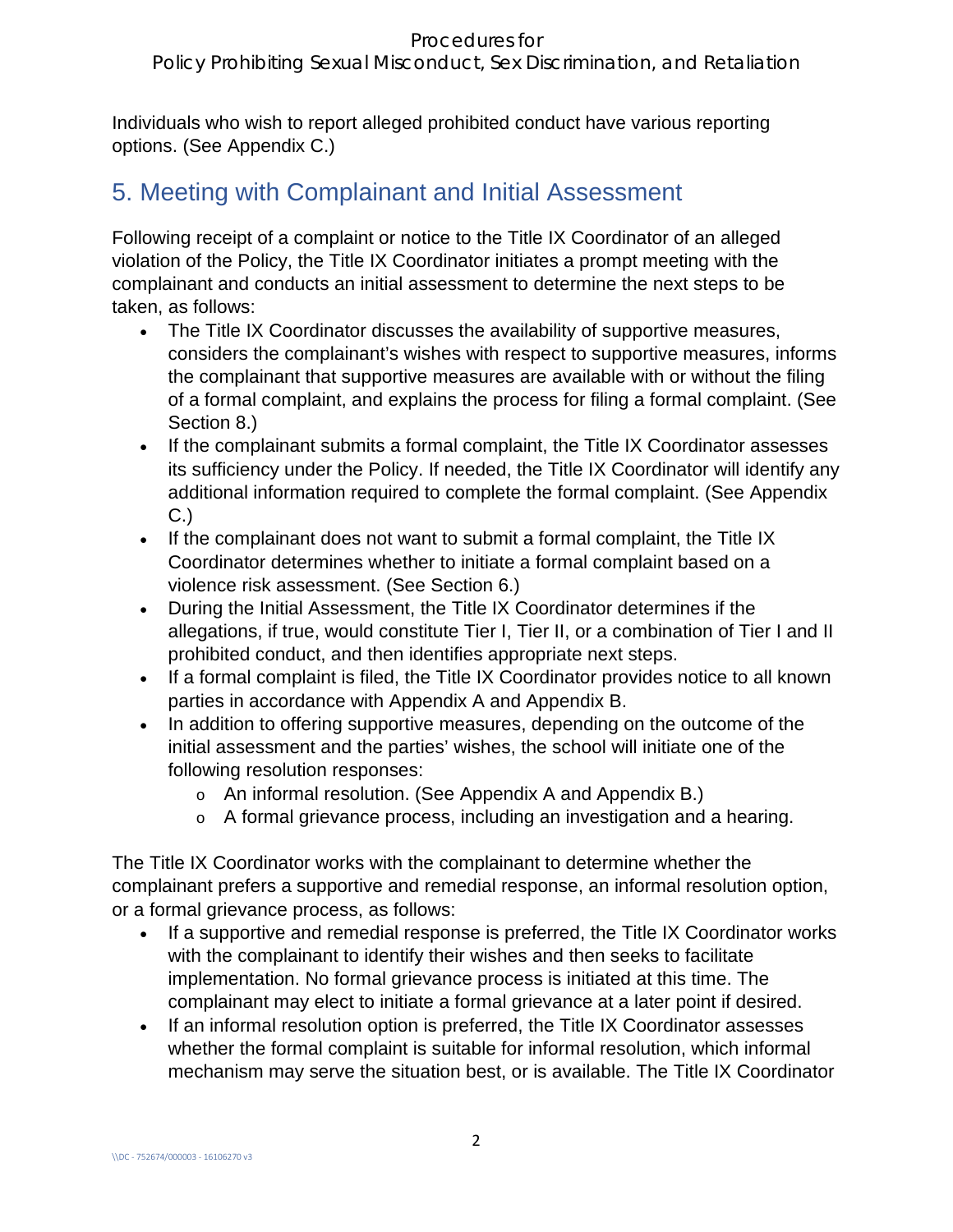Policy Prohibiting Sexual Misconduct, Sex Discrimination, and Retaliation

will also seek to determine if the respondent is willing to engage in informal resolution.

- If a formal grievance process is preferred, the school will follow Tier I Procedures (See Appendix A) or Tier II Procedures based on the type of alleged prohibited conduct.
- The Title IX Coordinator will inform both the complainant and the respondent of their rights during a resolution process. (See Appendix E.)

# 6. Violence Risk Assessment

In some cases, the Title IX Coordinator may determine that a Violence Risk Assessment (VRA) is warranted as part of the initial assessment. Threat assessment is the process of evaluating the actionability of violence by an individual against another person or group following the issuance of a direct or conditional threat. A VRA is a broader term used to assess any potential violence or danger, regardless of the presence of a vague, conditional, or direct threat. This process will aid in the determination of emergency removal and other measures. (For additional information regarding VRA, see Appendix F.)

# 7. Emergency Removal as a Required Interim Remedy

The Title IX Coordinator can remove a respondent entirely or partially from employment or education program or activities on an emergency basis when a safety and risk analysis has determined that an immediate threat to self or others' physical health or safety arising from the alleged prohibited conduct justifies removal. This risk analysis is performed using objective violence risk assessment procedures.

### Show-cause meeting

In all cases in which an emergency removal is imposed, the student, staff, or faculty member will be given notice of the action and the option to request to meet with the Title IX Coordinator before such action/removal being imposed, or immediately following the removal. The purpose of the meeting will be to explain or show cause why the removal should not be implemented or should be modified. If a show-cause meeting is not requested within three days of receipt of the notice, any objections to the emergency removal will be deemed waived.

The show-cause meeting is not a hearing on the merits of the allegations. This meeting serves as an administrative process intended to determine solely whether emergency removal is appropriate. A complainant (and their advisor) may be permitted to participate in this meeting if the Title IX Coordinator determines it is equitable. There is no appeal process for emergency removal decisions following the show-cause meeting.

The respondent will be given access to a written summary of the basis for the emergency removal before the meeting to allow for adequate preparation. A respondent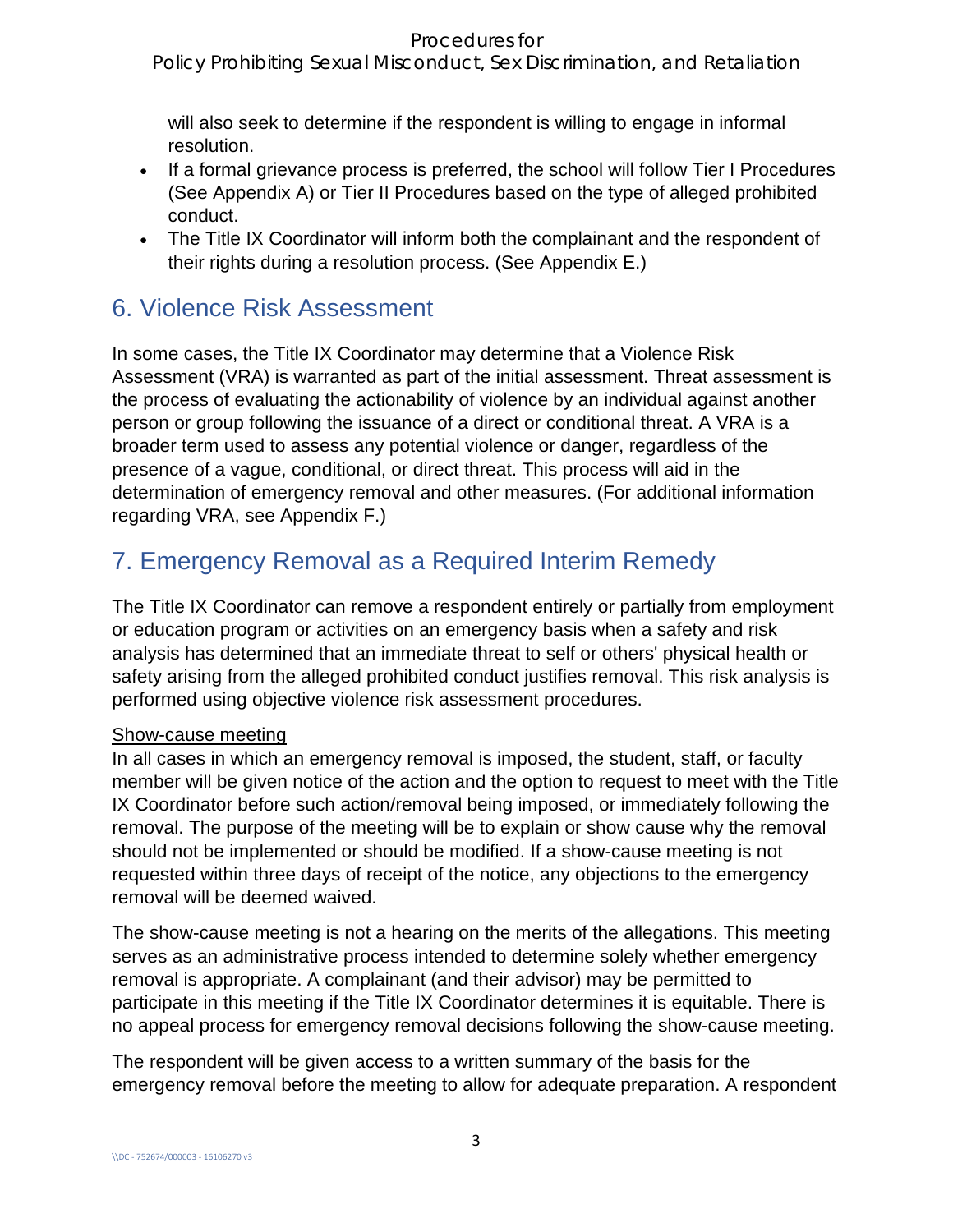Policy Prohibiting Sexual Misconduct, Sex Discrimination, and Retaliation

may be accompanied by an advisor of their choice when meeting with the Title IX Coordinator for the show cause meeting.

#### Emergency removal terms

The Title IX Coordinator has sole discretion under this policy to implement or stay an emergency removal and determine its conditions and duration. Violation of an emergency removal under this policy will be grounds for discipline through appropriate conduct policies.

The Title IX Coordinator will implement the least restrictive emergency actions possible considering the circumstances and safety concerns. The Title IX Coordinator, working in coordination with the appropriate office (Office of Student Affairs, Office of Human Resources, or Office of Faculty Affairs), may determine these actions include, but are not limited to:

- Temporarily reassigning an employee
- Restricting the respondent's access to or use of facilities or equipment
- Allowing a student to withdraw from classes
- Allowing a student to obtain incomplete grades for particular courses
- Reducing tuition and fees for a particular term in which a student is required to withdraw
- Authorizing an administrative leave
- Suspending a student's participation in extracurricular activities, student employment, or student organizational leadership

# Interim activities during emergency removal

- Students: Based on the nature of the program and its curriculum, and at the discretion of the Title IX Coordinator, alternative coursework options may be pursued to mitigate academic impact on the respondent.
- Staff: Where the respondent is an employee, the school will follow appropriate school policies to determine the need for interim action.
- Faculty members: Where the respondent is a faculty member, the school will follow appropriate school policies to determine the need for interim action.

# 8. Supportive Measures

The Title IX Coordinator will offer and implement appropriate and reasonable supportive measures to the parties upon notice of alleged prohibited conduct.

Supportive measures are non-disciplinary, non-punitive, individualized services offered as appropriate and reasonably available, and without fee or charge to the parties. These supportive measures are designed to restore or preserve access to the school's education program or activity, protect the safety of all parties or the school's educational environment, and/or deter prohibited conduct.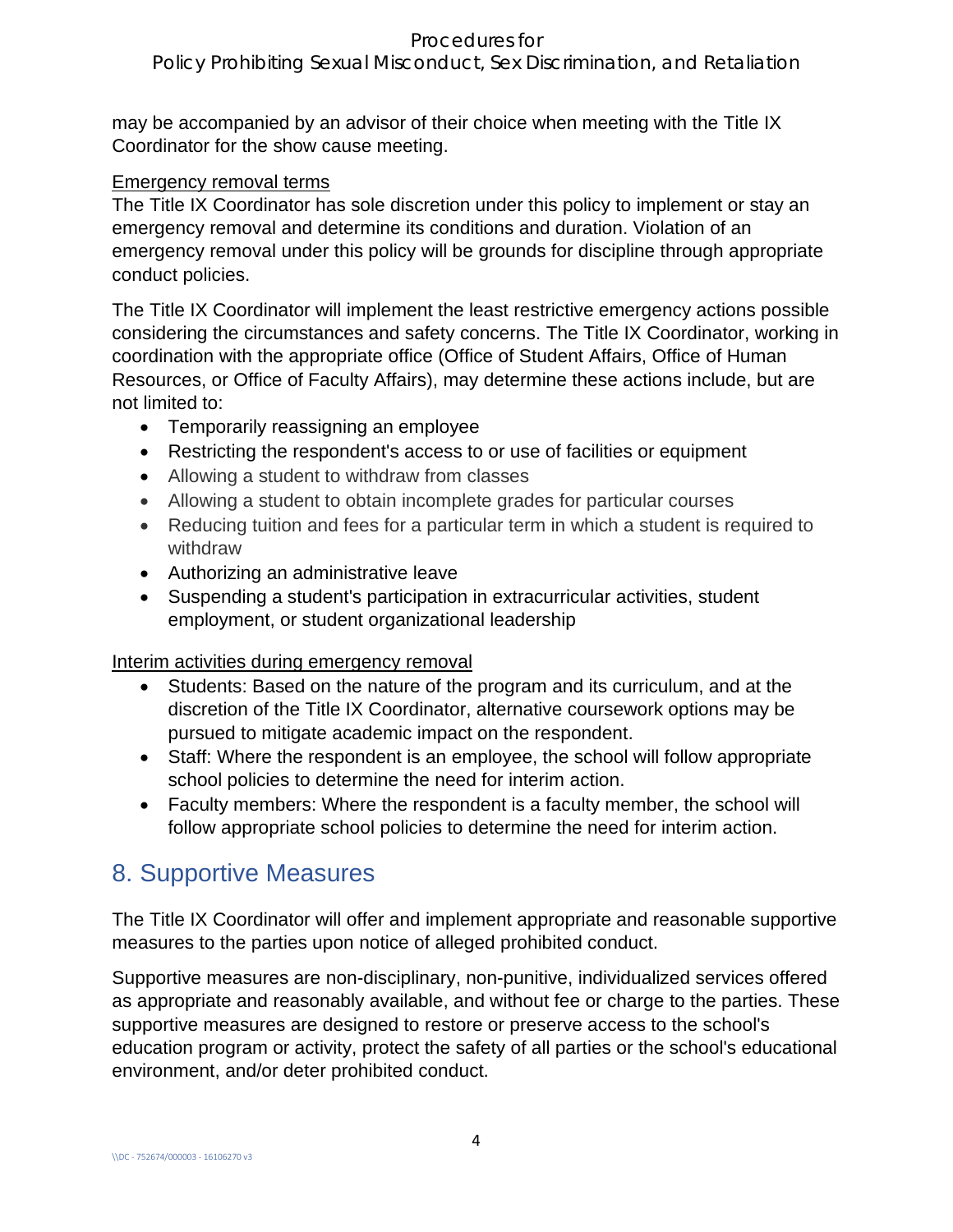Policy Prohibiting Sexual Misconduct, Sex Discrimination, and Retaliation

The Title IX Coordinator will work with the complainant to offer and implement appropriate supportive measures.

The school will maintain the privacy of any individual receiving supportive measures, provided that this privacy does not impair the school's ability to offer the supportive measures. Supportive measures will be implemented to ensure that such measures do not unreasonably burden the other party and have as minimal an academic/occupational impact on the parties as is reasonably possible.

(For additional details on potential supportive measures, see Appendix G.)

# 9. Time Frames for Response to Allegations and Resolution Process

All complaints will be resolved as promptly as practicable after receipt of the complaint. The school will provide the parties with periodic updates as it deems appropriate and with timely notice of meetings at which the complainant and respondent may be present. Both parties will be provided timely and equal access to any information that is utilized in the decision-making process.

Reasonable efforts will be made to conclude the process within the following timeframes:

- Any informal resolution within 60 days of the complainant's request.
- An investigation of a formal complaint within 60 days from the time a Notice of Allegations letter is sent to the respondent.
- A hearing within 30 days from the issuance of the investigation report.
- Any reviews/appeals within 30 days from the issuance of a written hearing determination.
- Any reviews/appeals within 14 days of the Title IX Coordinator's issuance of a dismissal of a formal complaint.

Extenuating circumstances could require the process to extend beyond the timeframes set forth above. The Title IX Coordinator will determine at their discretion if such circumstances exist and will notify the complainant and respondent of the delay and the reason for the delay.

Some circumstances the Title IX Coordinator may consider for requiring additional time for resolution of the process may include the following:

- The integrity and completeness of the investigation
- A request by law enforcement
- The complexity of the investigation
- The severity and extent of the alleged conduct
- School closings or limited operations, breaks, holidays, summer terms, to accommodate the delays by witnesses or the parties
- Pandemics or public health crises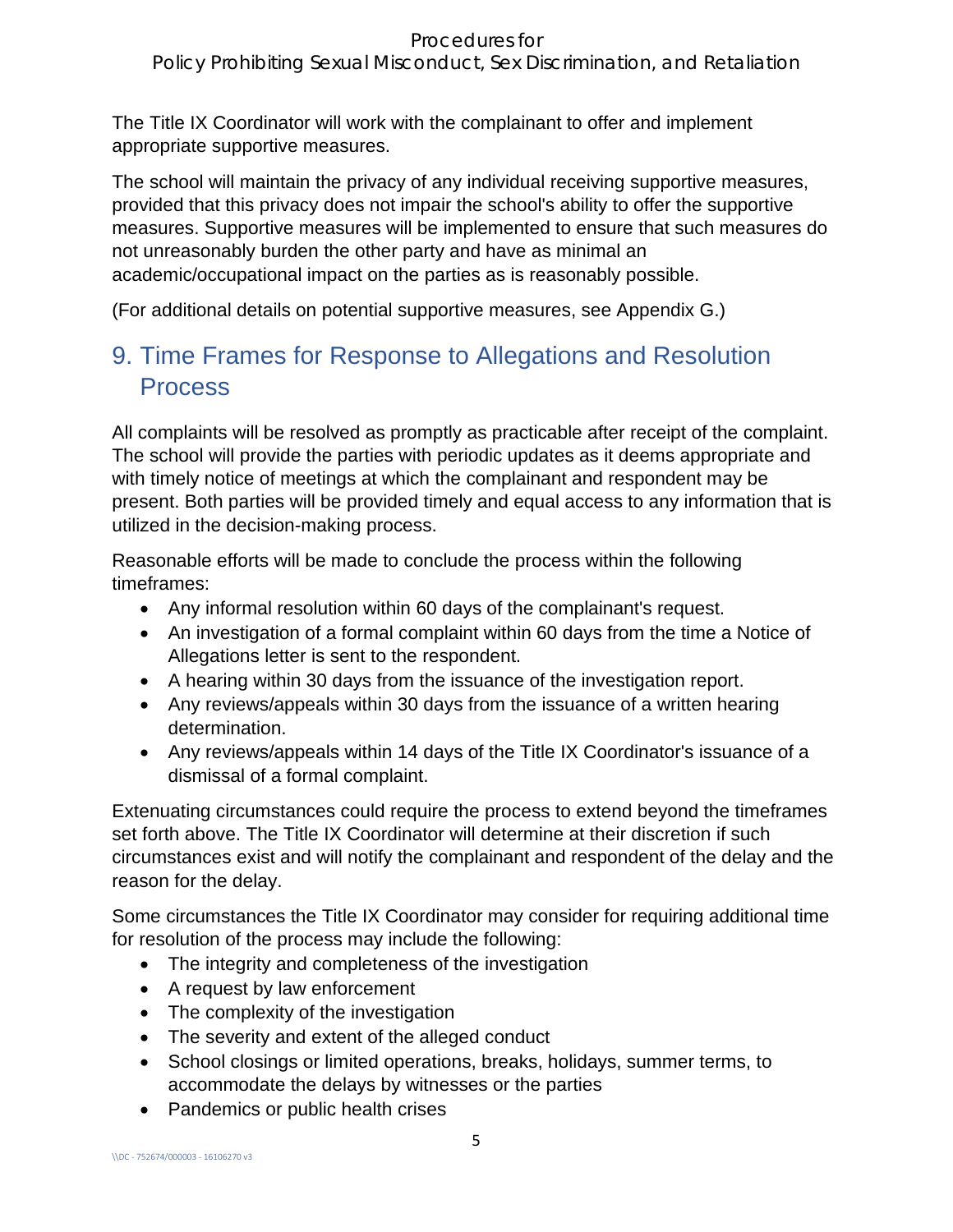Policy Prohibiting Sexual Misconduct, Sex Discrimination, and Retaliation

• Factors outside the school's control

The hearing officer assigned to a matter will set the time the hearing will convene. Hearings that occur near or after the end of an academic term and are unable to be resolved before the end of the term will typically be held immediately after the end of the term or during the summer, as needed.

# 10. Disability Accommodation in the Resolution Process

In accordance with the Policy and school processes, reasonable accommodations and support will be provided to qualified students, staff, faculty, or others with disabilities to ensure equal access to the school's resolution process.

# 11. The Investigation

# Appointment of investigators

Once the decision to commence a formal investigation is made, the Title IX Coordinator appoints an investigator. In the selection and assignment process, the Title IX Coordinator will ensure no actual or apparent conflicts of interest or disqualifying biases.

# Recording of interviews

No unauthorized audio or video recording of any kind will be permitted during investigation meetings. If Investigators elect to audio and/or video record interviews, all involved parties will be informed of the need to record the interview. At all times, the investigator will obtain consent to audio and/or video recording before proceeding with recording an interview.

(For further details on the investigation process, see Appendix H.)

# 12. Hearing Officer

The hearing officer is the decision-maker for determining the outcome of the hearing.

The hearing officer will oversee the hearing with the support of an administrative facilitator assigned by the Title IX Coordinator.

# Who may serve as a hearing officer

The hearing officer will not have had any previous involvement with the investigation.

The hearing officer, assigned by the Title IX Coordinator, may be a trained faculty or staff member. In some cases, the Title IX Coordinator may select a non-KPSOM individual such as a retired judge, attorneys, or other individuals outside the school with specialized training and expertise.

Only individuals who received training on the hearing process and specialized training for the unique issues related to prohibited conduct matters will be selected to serve as the hearing officer.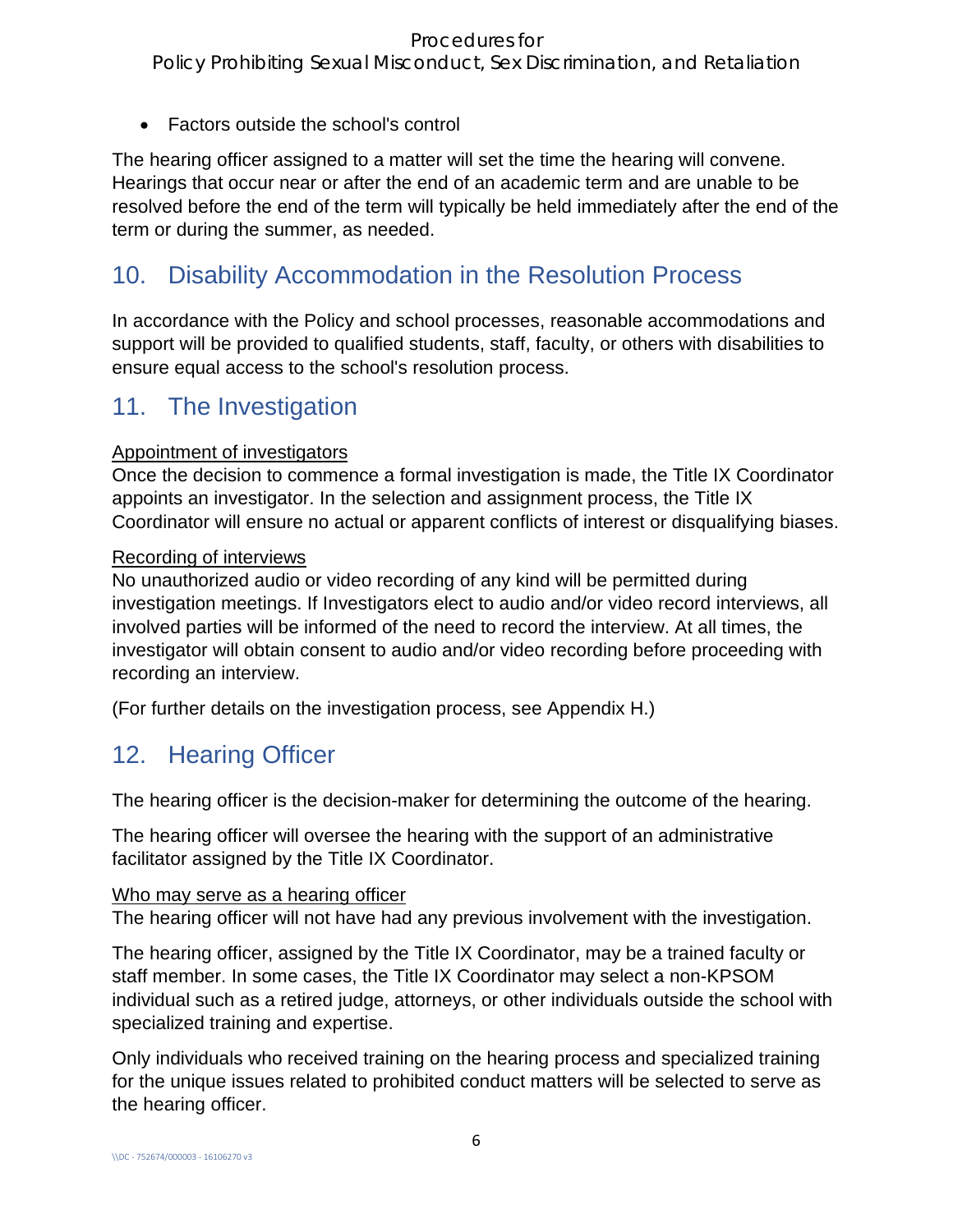Policy Prohibiting Sexual Misconduct, Sex Discrimination, and Retaliation

Those who have served as an investigator of a particular formal complaint may not serve as a hearing officer for that same formal complaint.

Those who serve as advisors for any party may not function in any other role with respect to that matter.

The Title IX Coordinator will not serve as a hearing officer for any matter.

# 12. Appeals

Either party may request an appeal ("Request for Appeal") of the dismissal of a formal complaint or any allegations therein, the hearing officer's final determination and/or the sanctions imposed. The appeal process will be determined based on the type of alleged violation (Tier I or Tier II). The Appeal Committee will decide the appeal.

A request for an appeal must be submitted in writing to the Title IX Coordinator within five days of the delivery of the Notice of Hearing Outcome. The Request for Appeal will be forwarded to the Appeal Chair to determine if the request meets the grounds for appeal.

# Grounds for appeal

Appeals are limited to the following grounds:

- Procedural irregularity that affected the outcome of the matter.
- New evidence that was not reasonably available at the time the determination regarding responsibility or dismissal was made and that could affect the outcome of the matter.
- The Title IX Coordinator, investigators, or hearing officers had a conflict of interest or bias for or against complainants or respondents generally or the specific complainant or respondent that affected the outcome of the matter.

If the request for appeal does not meet the grounds in this policy, that request will be denied, and the parties (and their advisors) will be notified in writing of the denial and the rationale.

Disagreement with the findings or recommended sanction, in and of itself, is insufficient grounds for appeal. In addition, a party's decision not to participate in the hearing proceedings may not later be used as a basis for appeal.

(For further details on appeals, see Appendix I.)

# Notice of appeal outcome

A Notice of Appeal Outcome will be sent to all parties simultaneously. The Notice of Appeal Outcome will specify to the extent the school is permitted to share under state or federal law, as follows:

- The decision and rationale on each approved ground.
- Any specific instructions for remand or reconsideration.
- Any sanctions that may result from the appeal.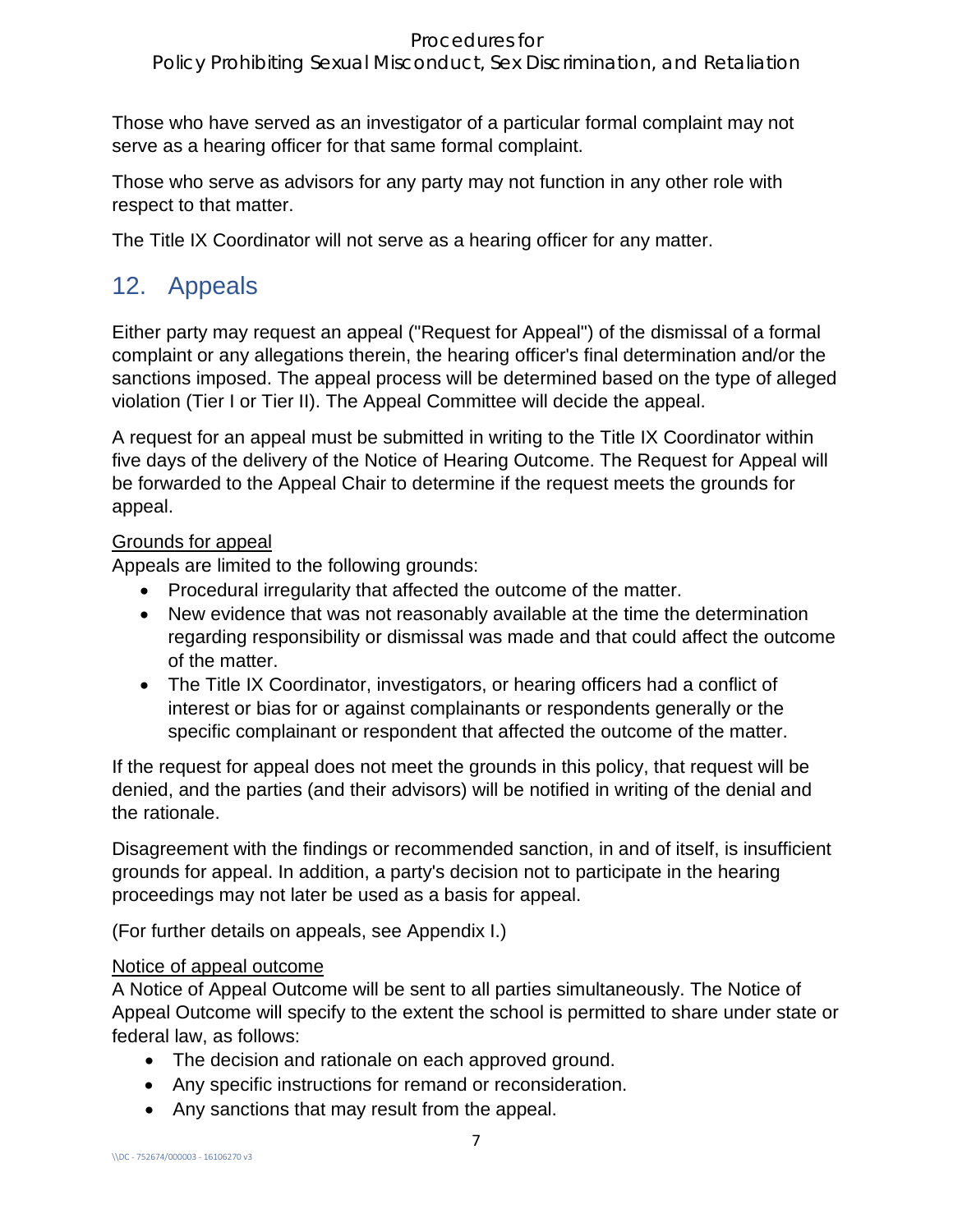Policy Prohibiting Sexual Misconduct, Sex Discrimination, and Retaliation

Sanctions status during the appeal

Any sanctions imposed as a result of the hearing and final determination are stayed during the appeal process. Supportive measures may be continued or reinstated, as warranted.

If a sanction is a removal from the school to be implemented immediately post-hearing, then the emergency removal procedures (detailed in Section 7) will be held within 48 hours of an appeal request.

# 13. Training

All school officials that participate in this resolution process, as investigators or hearing officer, will be trained to carry out their roles in an impartial manner and keeping with best practices. The school may also rely on trained third-party consultants to fulfill necessary roles in the resolution process.

# 15. Notice

At all stages, when notice is required, the following guidelines will be applicable:

- Notice will be made in writing and may be delivered by one or more of the following methods:
	- o In person
	- o Mailed to the local or permanent address(es) of the parties as indicated in official school records
	- o Emailed to the parties' school-issued email or designated accounts
- Once mailed, emailed, and/or received in-person, notice will be presumed delivered.
- If notice must be received in a manner necessary to meet disability accommodations, all parties will be informed promptly.

# 16. Resolution Process

Please refer to the appropriate tier sections for further details, as follows:

- Tier I Prohibited Conduct Formal Grievance Process: Appendix A
- Tier I Hearing Procedures: Appendix J
- Tier II Prohibited Conduct Resolution Process: Appendix B
- Tier I Hearing Procedures: Appendix K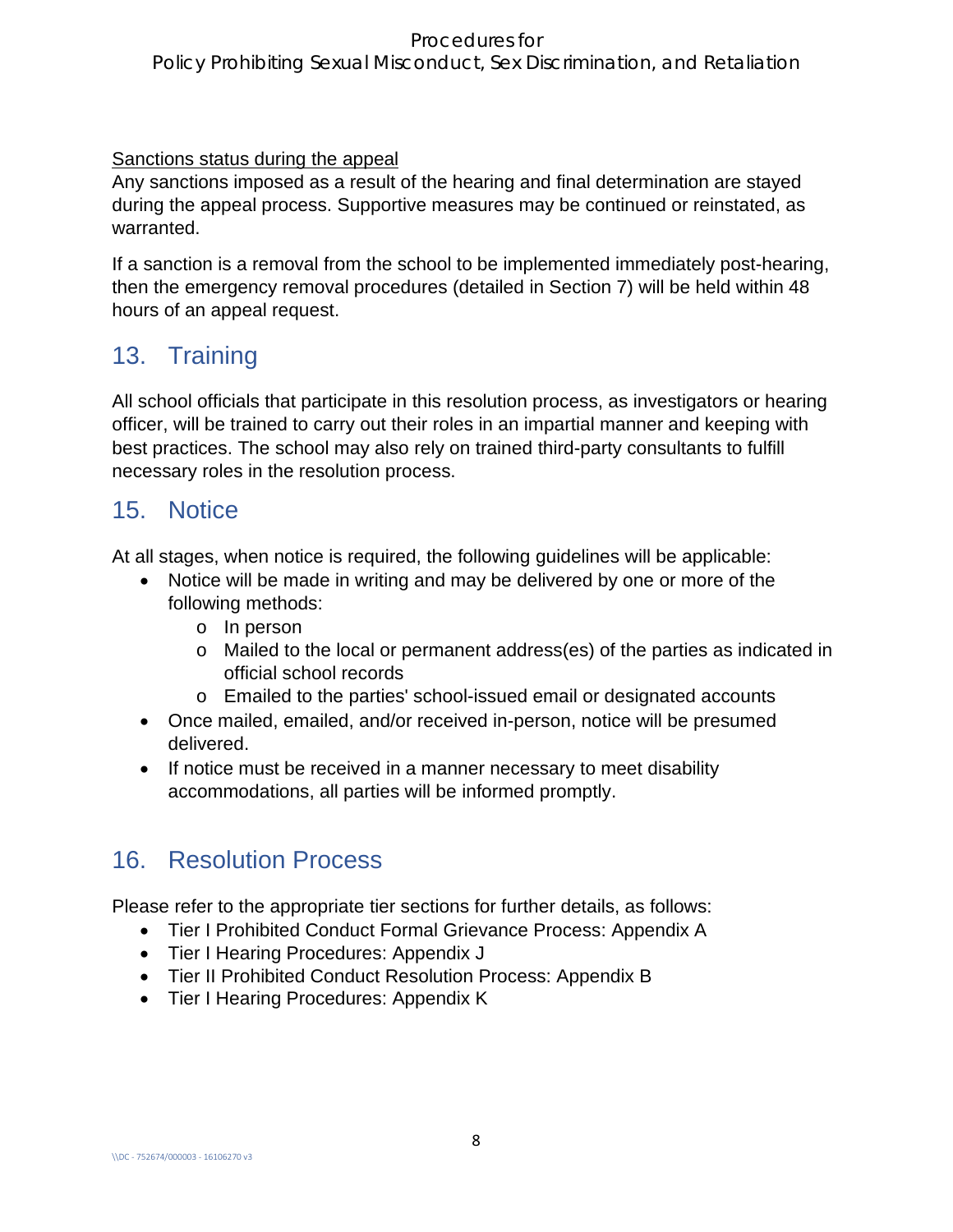# Appendix A: Tier I Procedures

# **Overview**

If at least one of the allegations in a formal complaint falls under Tier I, all allegations in the formal complaint are resolved through this Tier I process.

When a technical dismissal under the Tier I resolution process is required, any remaining applicable allegations will proceed using the appropriate grievance procedures under Tier II Process (See Appendix B).

All other allegations of misconduct unrelated to incidents covered by the Policy will be addressed through the procedures elaborated in the respective student, faculty, and staff handbooks.

# **Dismissal of a formal Tier I complaint**

### Mandatory dismissal

The Title IX Coordinator must dismiss a Tier I formal complaint and all associated allegations at any time during the investigation or hearing if it is determined that any or all of the following is true:

- The conduct alleged in the formal complaint would not constitute prohibited conduct as defined in the Policy, even if proved.
- The conduct did not occur in an education program or activity controlled by the school (including buildings or property controlled by recognized student organizations).
- The conduct did not occur against a person in the United States.
- At the time of filing a formal complaint, a complainant is not participating in or attempting to participate in an education program or activity of the school.

# Discretionary dismissal

The school may dismiss a formal Tier I complaint or any allegations therein if, at any time during the investigation or hearing, the following applies:

- A complainant notifies the Title IX Coordinator in writing that the complainant would like to withdraw the formal complaint or any allegations therein.<sup>[1](#page-8-0)</sup>
- The respondent is no longer enrolled in or employed by the school.
- Specific circumstances prevent the school from gathering enough evidence to reach a determination as to the allegation in the formal complaint (e.g., the school does not have control over the respondent).

<span id="page-8-0"></span> $<sup>1</sup>$  A complainant who decides to withdraw a Complaint may later request to reinstate it or refile it.</sup>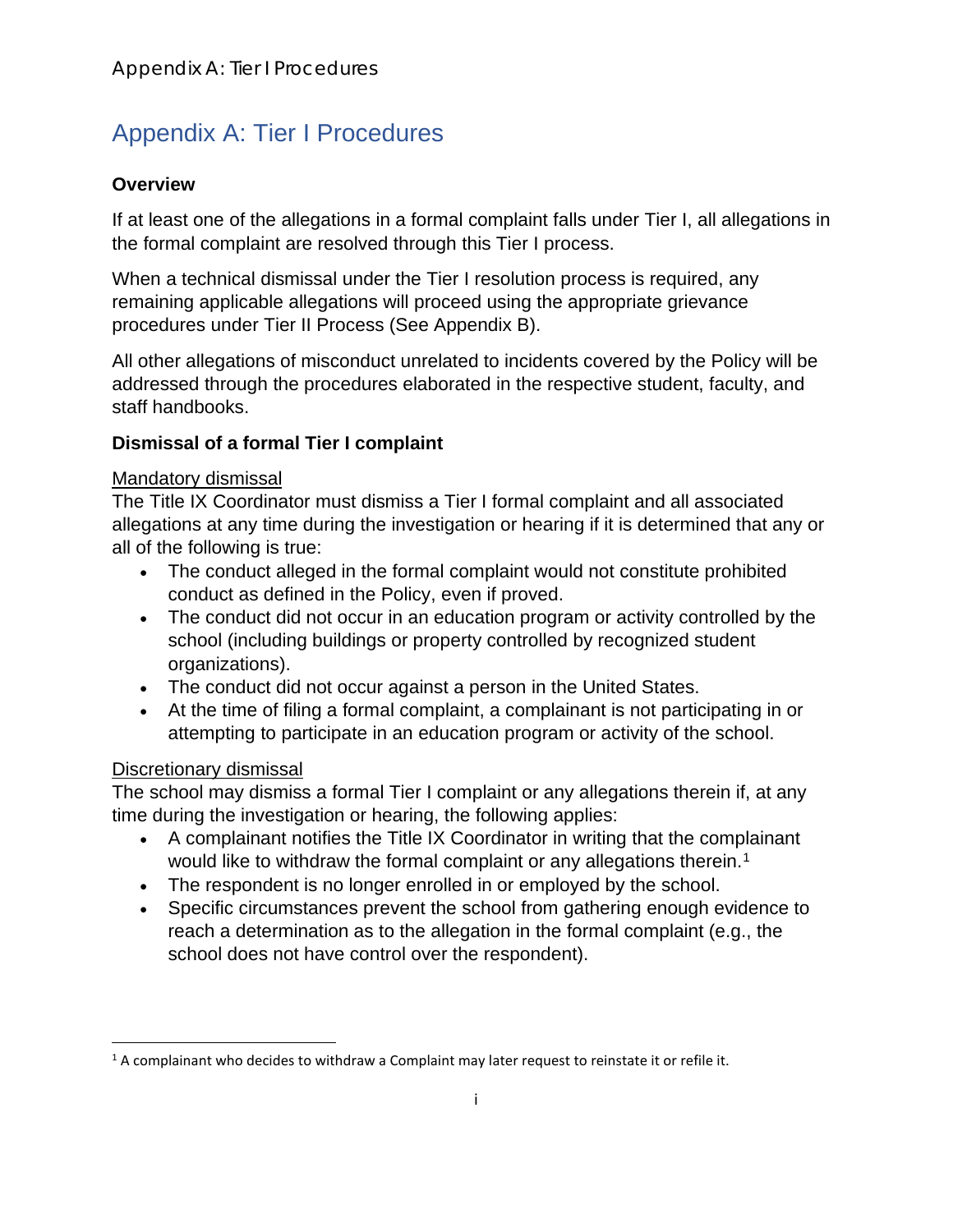Upon any dismissal, the school will promptly send written notice of the dismissal and the underlying reasons for the dismissal simultaneously to the parties.

This dismissal decision is appealable by either party (See Section 13).

Depending upon the circumstances of the dismissal decision, and in accordance with the policy, the Title IX Coordinator will determine whether the complaint should proceed under Tier II procedures (See Appendix B).

# **Counterclaims**

The grievance process permits the filing of counterclaims. All counterclaims are subject to an initial assessment (See Section 5).

Counterclaims reported in good faith will be processed using the grievance procedures below. Investigation of such claims may take place in tandem with the current investigation or after the resolution of the underlying initial allegation, at the discretion of the Title IX Coordinator.

In accordance with the Policy, counterclaims made with retaliatory intent are not permitted. At the discretion of the Title IX Coordinator, after consultation with the appropriate disciplinary bodies, when counterclaims are not made in good faith, such claims will be considered retaliatory and may constitute a violation of the Policy, and the conduct will be subject to review.

# **Right to an advisor**

The parties may each have an advisor present with them for all meetings and interviews within the resolution process if the party so chooses. The parties may select an advisor of their choice, provided the selected advisor is willing, eligible, and available.

### Advisors in hearings/school-appointed advisor

Cross-examination is required during the hearing and must be conducted by the parties' advisors. The parties are not permitted to cross-examine each other or any witnesses directly. If a party does not have an advisor for a hearing, the school will appoint a trained advisor to conduct any cross-examination.

A party may not proceed in a hearing without an advisor. If the party's selected advisor does not conduct cross-examination, the school will appoint an advisor who will conduct the cross-examination, regardless of the participation or non-participation of the advised party in the hearing itself. In addition, when the party's selected advisor does not conduct the cross-examination, two advisors for that party will be permitted during the hearing. Questioning of the parties and witnesses may also be conducted by the hearing officer(s) during the hearing. (See Appendix D.)

# **Ensuring impartiality**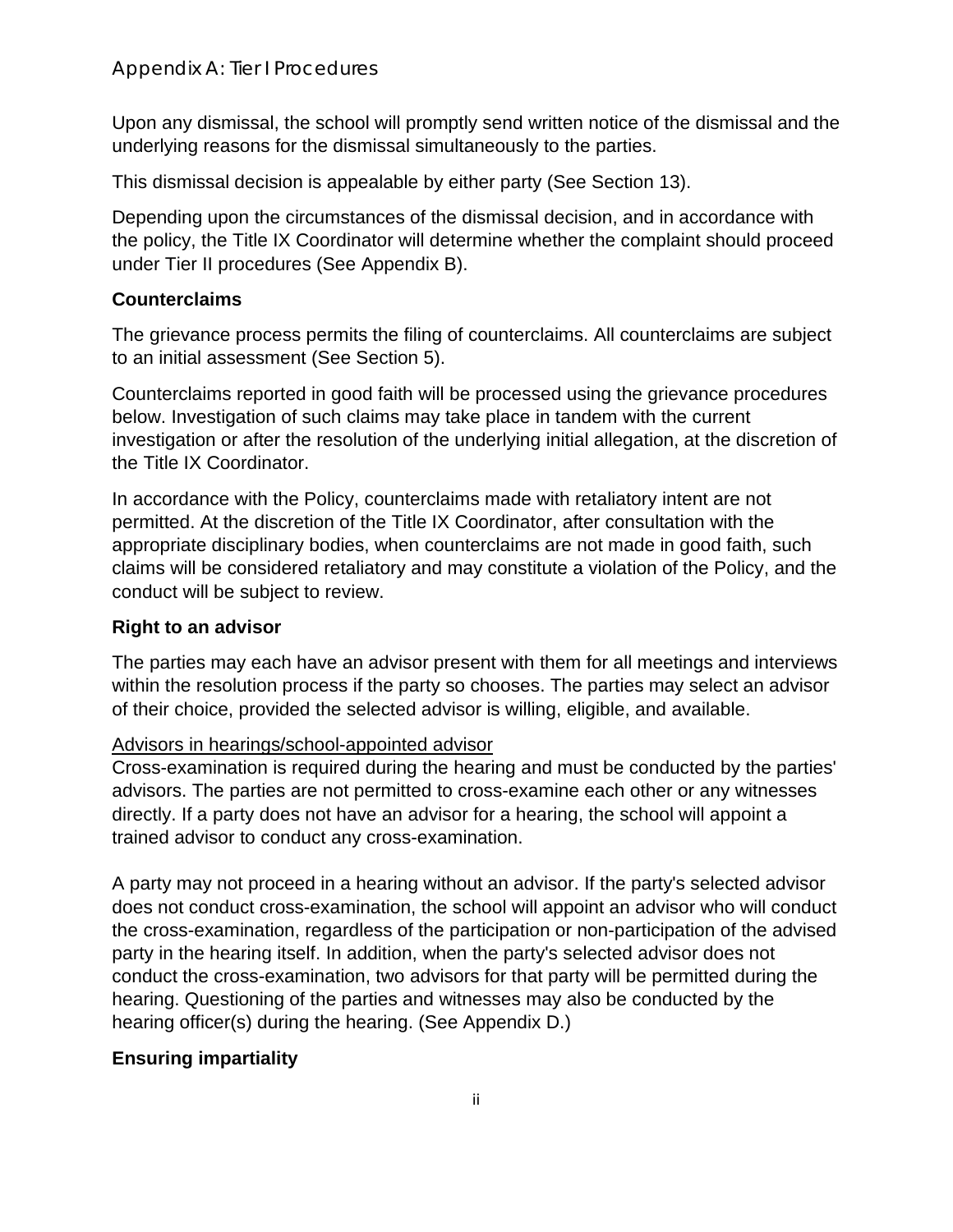At any time during the resolution process, the parties may raise a concern regarding bias or conflict of interest.

The complainant and respondent may each request in writing, no later than three days upon receipt of information, that an investigator or hearing officer be excused for a good cause (e.g., conflict of interest). The Title IX Coordinator will evaluate the request in consultation with appropriate parties familiar with the potential conflict or bias. Following consultation, the Title IX Coordinator will make a determination and provide notice of the decision to both the complainant and respondent.

If a conflict or bias is determined, another investigator or hearing officer will be assigned. If the basis of the conflict of interest or bias is the Title IX Coordinator, the Title IX Coordinator will raise the concern directly to the Kaiser Permanente National Chief Compliance Officer, who will assess the conflict. If necessary, the Kaiser Permanente National Chief Compliance Officer will delegate the oversight of the conflicted matter to legal counsel.

# **Resolution processes**

# **Participation**

The complainant or respondent may decline to participate in the resolution process. The school may proceed with the resolution process based upon the nature of the complaint and available information.

Under Tier I resolution processes, lack of participation in the hearing may impact the ability to utilize statements in the decision-making process.

# Informal resolution

Under Tier I, to initiate informal resolution, a complainant needs to submit a formal complaint (see Appendix C). Informal resolution can include three different approaches:

- When the parties agree to resolve the matter through an alternate resolution mechanism including mediation, restorative practices, etc.
- The respondent accepts responsibility for violating policy and desires to accept a sanction to end the resolution process.
- When the Title IX Coordinator can resolve the matter informally by providing supportive measures to remedy the situation.

Informal resolutions are not acceptable under Tier I when the matter involves a student complainant and a staff or faculty respondent.

It is not necessary to pursue an informal resolution first in order to initiate the formal grievance process. Any party participating in informal resolution can stop the process at any time and begin or resume the formal grievance process.

Before implementing informal resolution, the school will provide the parties with written notice of the following: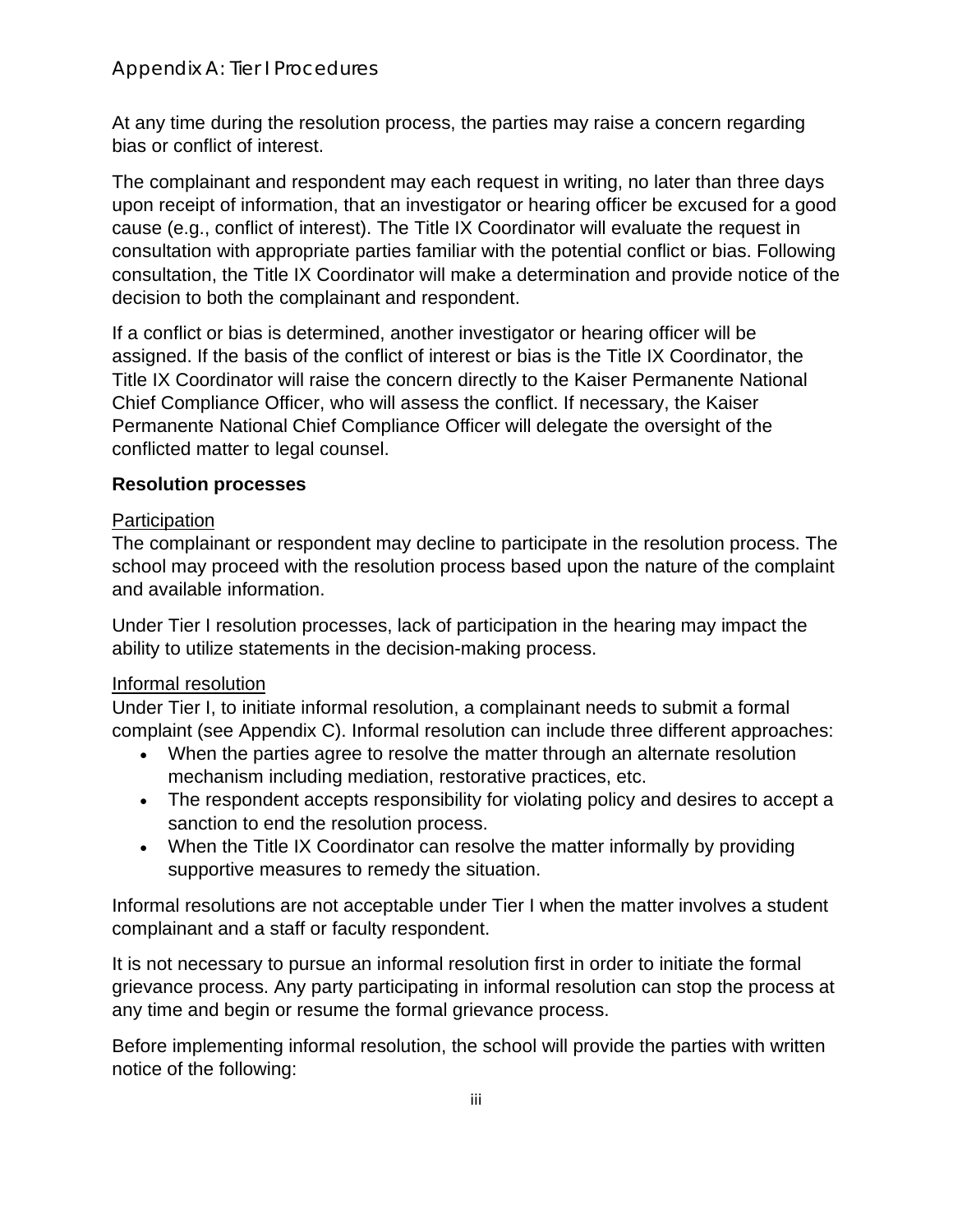# Appendix A: Tier I Procedures

- The alleged prohibited conduct.
- Any requirements associated with an informal resolution.
- A list of any potential disciplinary or other measures that may result from participating in an informal process, including what records will be maintained or shared by the school.

The written notice will include the circumstances under which it precludes the parties from resuming a formal complaint arising from the same allegations.

All parties must consent to the use of an informal resolution process. The Title IX Coordinator will obtain voluntary, written confirmation that all parties wish to resolve the matter through informal resolution before proceeding. At no time will the Title IX Coordinator pressure parties to participate in informal resolution.

Results of complaints resolved by informal resolution are not appealable.

#### Alternate resolution

Alternate resolution is an informal process, including mediation or restorative practices, etc., by which a mutually agreed-upon resolution of an allegation is reached. The Title IX Coordinator has the ultimate authority to determine whether an alternate resolution is available or an acceptable process for resolution has been carried out. In addition, the Title IX Coordinator, with the parties' consent, may negotiate and implement an agreement to resolve the allegations that satisfy all parties and school.

### Respondent accepts responsibility

The respondent may accept responsibility for all or part of the alleged policy violations at any point during the resolution process. If the respondent indicates an intent to accept responsibility for all the alleged misconduct, the formal process can be paused. The Title IX Coordinator will determine whether informal resolution can be used according to the criteria in that section above.

The Title IX Coordinator maintains records of any resolution that is reached, and failure to abide by the resolution agreement may result in appropriate responsive/disciplinary actions.

If the parties cannot agree on all terms of resolution, the formal grievance process will be initiated or resume at the same point where it was paused, as applicable.

### Referral for hearing

If the complaint is not resolved through Informal Resolution (See "Resolution Processes" above), once the final investigation report is shared with the parties, the Title IX Coordinator will refer the matter for a hearing under the formal grievance process.

### **Formal grievance process**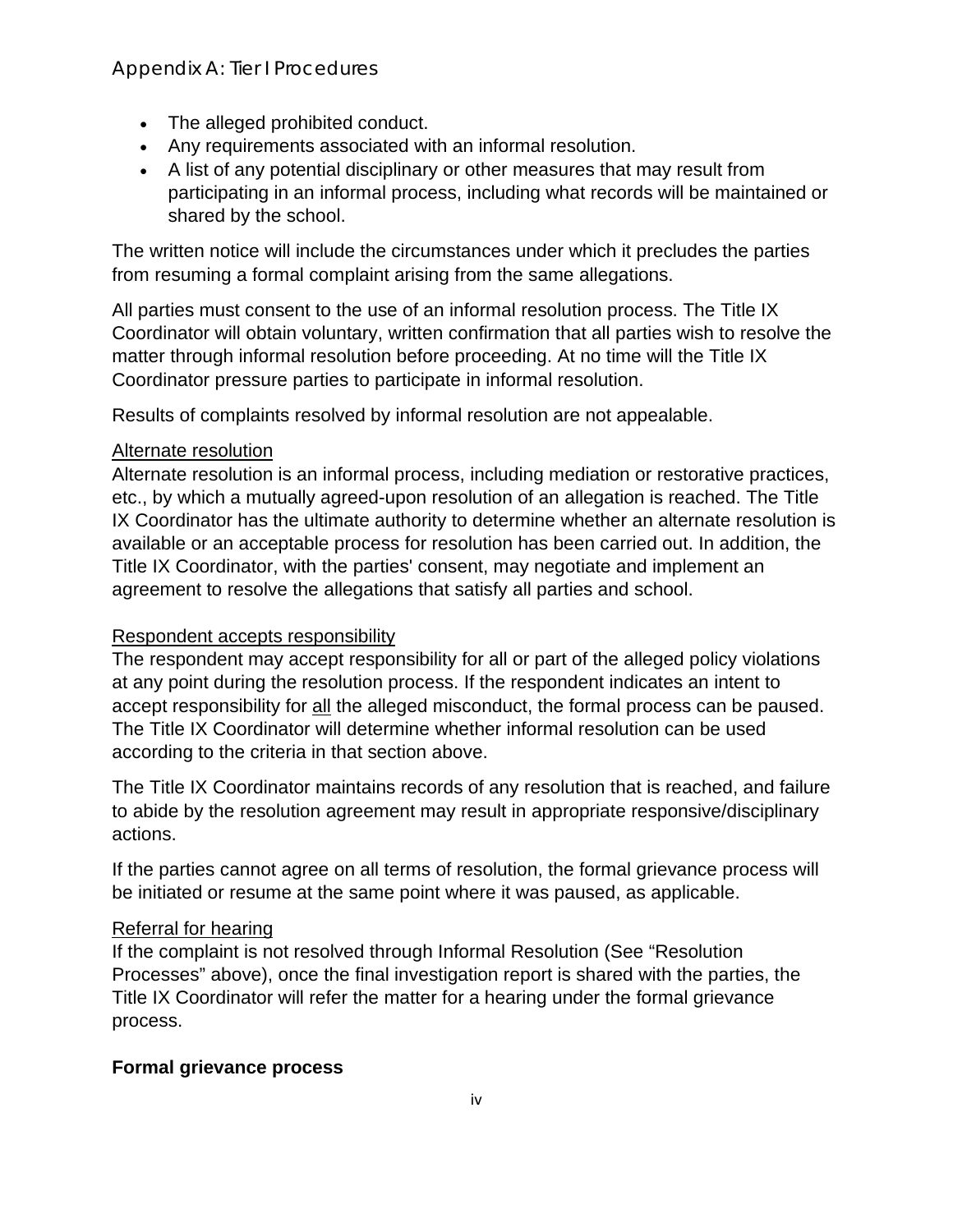# Evidentiary considerations in the resolution process

The formal grievance process involves an objective evaluation of all relevant evidence obtained, which may support or refute whether the respondent engaged in a policy violation.

All times during the resolution process, credibility determinations will not be based solely on an individual's status or participation as a complainant, respondent, or witness.

All school assigned participants, Title IX Coordinator, investigators, and hearing officers, will operate with the presumption that the respondent is not responsible for the alleged prohibited conduct unless and until the respondent is determined to be responsible for a policy violation by clear and convincing evidence.

Neither the investigators nor the hearing officer will consider the following:

- Incidents not directly related to the possible violation unless there is evidence of a pattern.
- The character of the parties, when irrelevant to an assessment of whether the alleged prohibited conduct occurred.
- Questions and evidence about the complainant's sexual predisposition or prior sexual behavior (with limited exceptions noted below).

The investigator and the hearing officer can consider questions and evidence about the complainant's sexual predisposition or prior sexual behavior if such questions and evidence are offered 1) to prove that someone other than the respondent committed the conduct alleged by the complainant, or 2) to establish consent.

# **Notice**

The Title IX Coordinator will provide written notice of the investigation and allegations to the respondent upon commencement of the formal grievance process. The Title IX Coordinator will tell complainant in advance when the notice will be delivered to the respondent.

The notice will include the following:

- A meaningful summary of all allegations.
- The identity of the involved parties (if known).
- The precise prohibited conduct being alleged.
- The date and location of the alleged incident(s) (if known).
- The specific policies implicated.
- A description of the applicable procedures.
- A statement of the potential sanctions/responsive actions that could result.
- A statement that the school presumes the respondent is not responsible for the reported misconduct unless and until the evidence supports a different determination.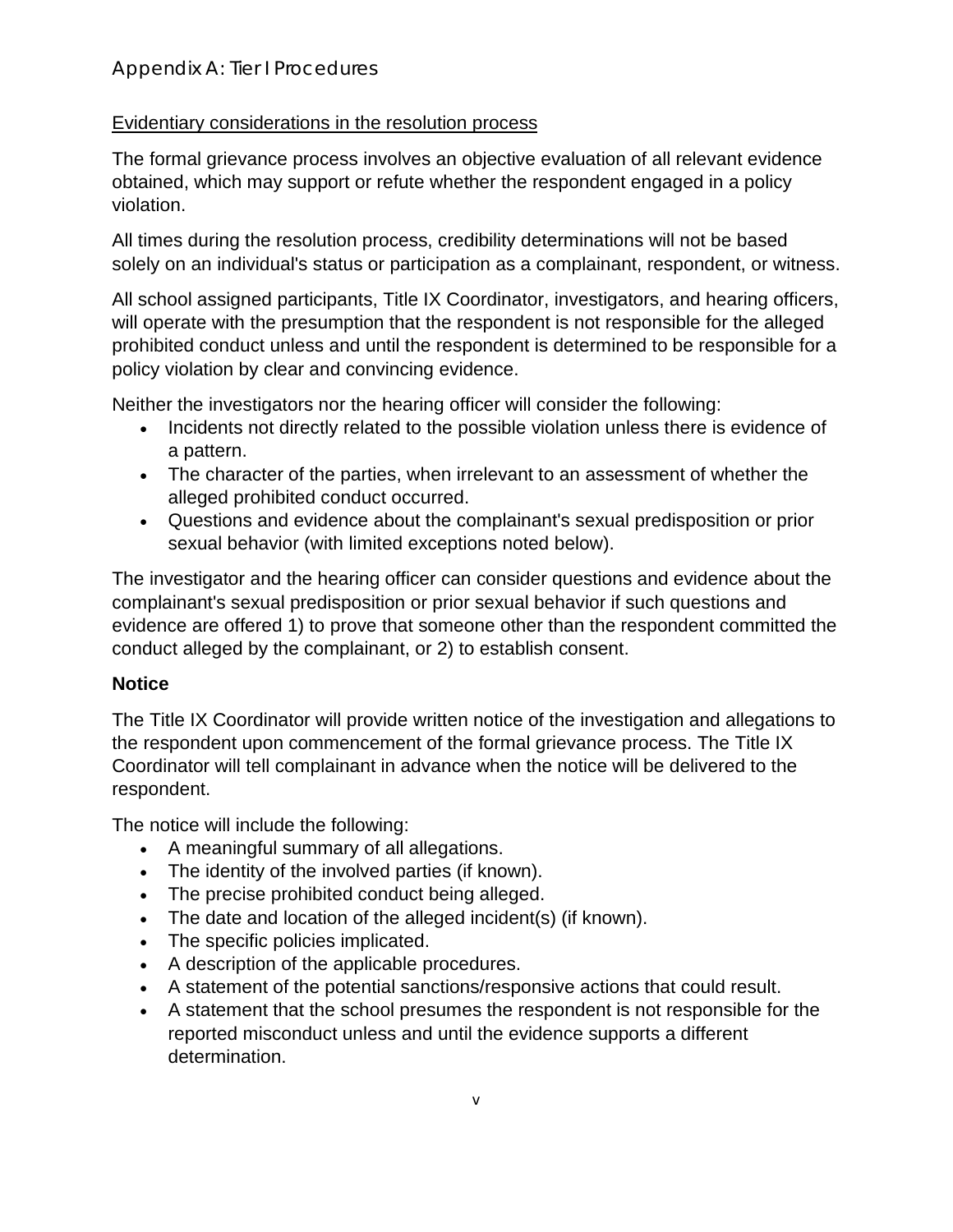- A statement that determinations of responsibility are made at the conclusion of the process and that the parties will be allowed to inspect and review all directly related and/or relevant evidence obtained during the grievance process.
- A statement about the school's policy on retaliation.
- Information about the privacy of the process.
- A statement that each party may have an advisor of their choosing and suggestions for ways to identify an advisor.
- A statement informing the parties that the school's policy prohibits knowingly making false statements, including knowingly submitting false information during the resolution process.
- Information on how the parties may request disability accommodations during the interview process.
- The school's Violence Against Women Act (VAWA) information details.
- The names of the Investigators, along with a process to identify, in advance of the interview process, any conflict of interest that the Investigators may have.
- An instruction to preserve any evidence that is directly related to the allegations.

Amendments and updates to the notice may be made as the investigation progresses and more information becomes available regarding the addition or dismissal of various charges.

# **Referral for hearing**

Once the final investigation report is shared with the parties, the Title IX Coordinator will refer the matter for a hearing.

The hearing date will not be less than 10 nor more than 30 days from when the final investigation report is transmitted to the parties and the decision-maker, unless all parties and the hearing officer agree to an expedited timeline.

# **Notice of hearing**

The hearing officer will send notice of the hearing to the parties.

The notice will contain the following:

- A description of the alleged violations, a list of all associated policies regarding the alleged violations, a description of the applicable procedures, and a statement of the potential sanctions/responsive actions that could result.
- The time, date, and location of the hearing and a reminder that attendance is mandatory and overrides all other campus activities for the participants.
- Any technology that will be used to facilitate the hearing.
- Information about the option for the live hearing to occur with the parties located in separate rooms using technology that enables the hearing officer(s) and parties to see and hear a party or witness answering questions. The notice will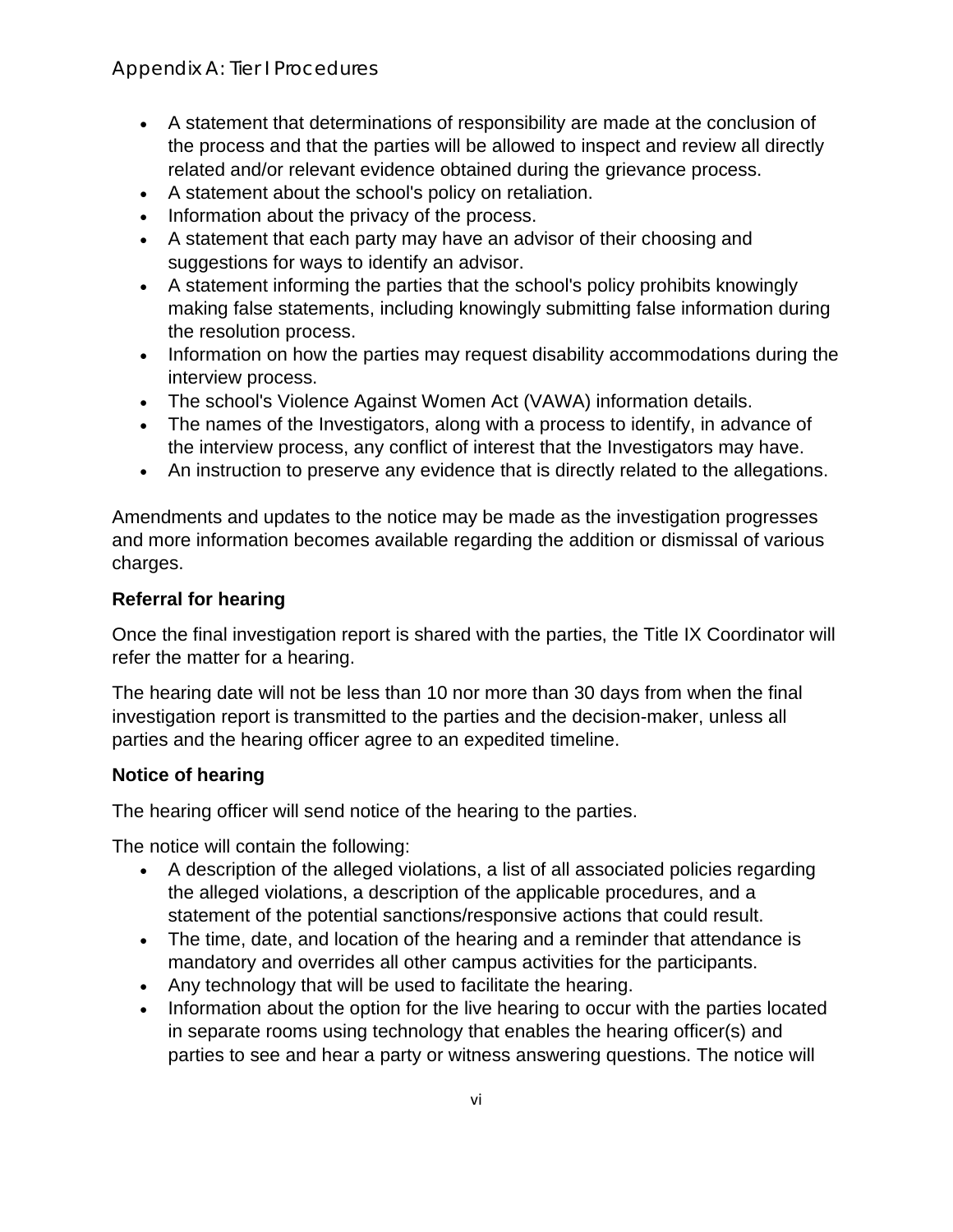identify that such a request must be raised with the hearing officer at least five days before the hearing.

- A list of all those who will attend the hearing, along with an invitation to object to any assigned hearing officer on a demonstrated bias. The notice will identify that such a request must be raised with the Title IX Coordinator at least five days before the hearing.
- Information on how the hearing will be recorded and on access to the recording for the parties after the hearing.
- A statement that if any party or witness does not appear at the scheduled hearing, the hearing may be held in their absence, and the party's or witness's testimony and any statements given prior to the hearing will not be considered by the hearing officer.
- Based on a request for a hearing postponement in order to attend, at the sole discretion of the hearing officer, the hearing officer may reschedule the hearing.
- Notification that the parties will be required to have an advisor present to ask any questions they may desire to ask. The party must notify the Title IX Coordinator if they do not have an advisor, and the school will appoint one. Each party must have an advisor present.
- A copy of any materials provided to the decision-maker(s) about the matter, which have not been previously distributed to the parties.
- An invitation to each party to submit to the hearing officer an impact statement pre-hearing. The hearing officer will forward the impact statements to the appropriate disciplinary body along with the hearing findings to be considered during any Sanction determination.
- A requirement to contact the Title IX Coordinator at least seven days before the hearing to arrange any disability accommodations, language assistance, and/or interpretation services that may be needed at the hearing,
- A statement that the hearing will be recorded by the school with the following retention obligations:
	- o This recording will be the only official record of the hearing.
	- o This recording will be maintained in compliance with federal and state law and the school records retention policy.
	- o After the hearing, any party wishing to review this recording may submit a written request to the Title IX Coordinator.

Both the complainant and respondent will receive the above information unless they submit a written request not to receive further information.

The school may modify these notification standards to accommodate a criminal investigation.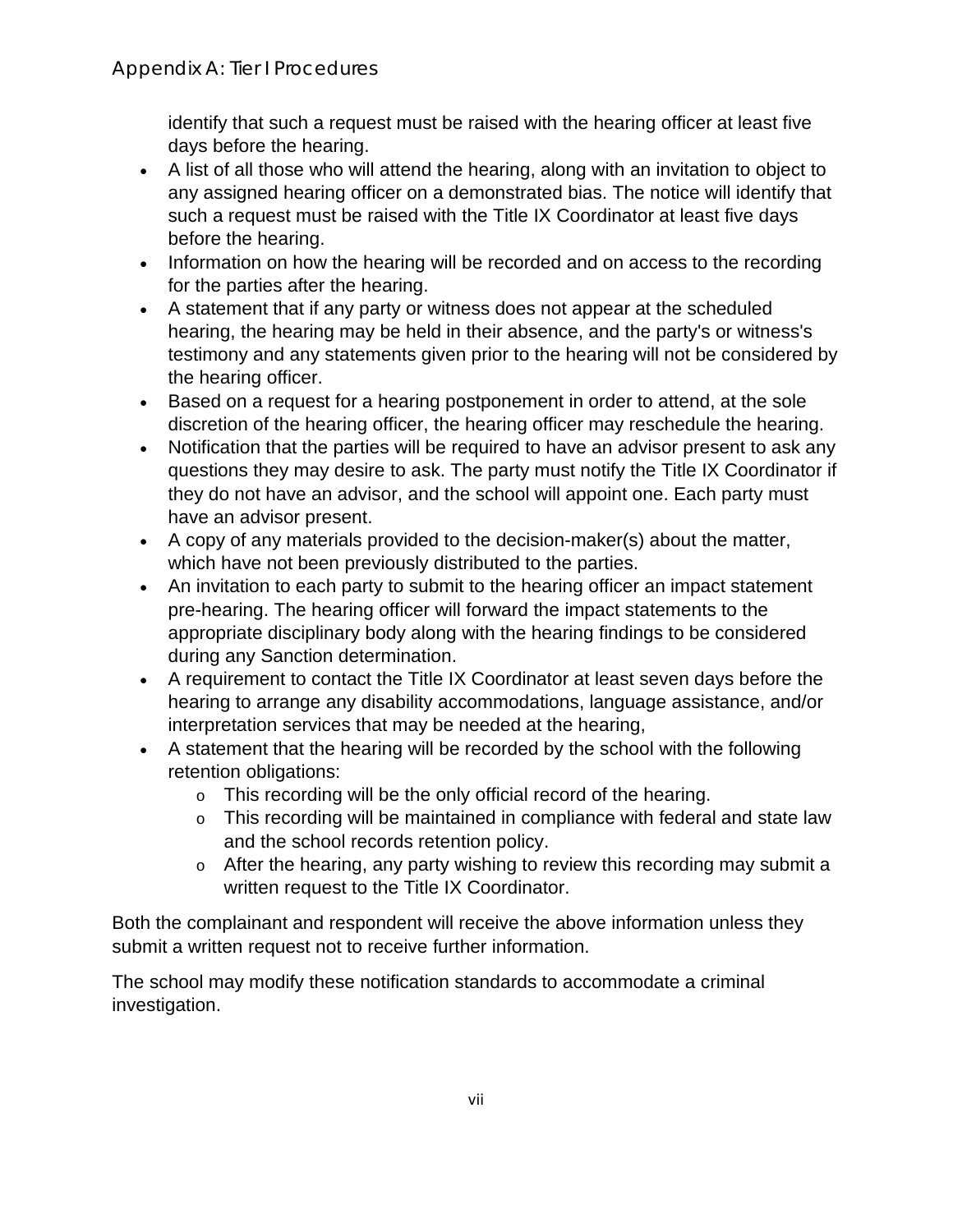# **Standard of proof and impact statements**

The hearing officer will determine whether the respondent is responsible for the reported policy violations. The investigation and grievance process will determine, by "clear and convincing evidence," whether the policy has been violated.

The hearing officer will ensure that each of the parties has an opportunity to review any impact statement submitted by the other party or parties. When there is a finding of responsibility on one or more of the allegations, the hearing officer will provide the impact statements to the appropriate disciplinary body. An impact statement, although permitted, is not dispositive for determining the appropriate sanction.

Impact statements, which are voluntary, are limited to five pages in length. All impact statements must be received before the start of the hearing. The Title IX Coordinator, at their sole discretion, may grant an extension. If an extension is granted, the Title IX Coordinator will notify the parties.

Based on the findings, the relevant disciplinary body will determine the sanction in accordance with the current conduct policies within five days from receipt of the decision and provide it to the hearing officer for inclusion in the notice.

(See Appendix J for further details regarding the Tier I hearing process.)

### **Notice of Outcome**

### Notice of determination and sanctions

Within 15 days after the hearing, the hearing officer will send a simultaneous written notice to the complainant and respondent (with a copy to the Title IX Officer and the appropriate disciplinary body) setting forth the determination on whether the policy and/or other student conduct policies have been violated, and, if so, determination of any sanctions to be imposed.

The written notice will include the following:

- A summary of the allegations that would constitute prohibited conduct violations under the policy and any other related violations, as applicable.
- For each allegation, the determinations of whether the Policy and other policies have been violated.
- A description of the imposed sanctions, if any, and the associated rationale regarding each allegation.
- That the Title IX Officer will determine whether complainant will be provided additional remedies and will inform complainant of that determination.
- A description of the procedural history of the complaint.
- A summary of the facts found by the Investigator that the parties did not dispute.
- The findings on each disputed, material fact and an analysis of the evidence supporting the findings.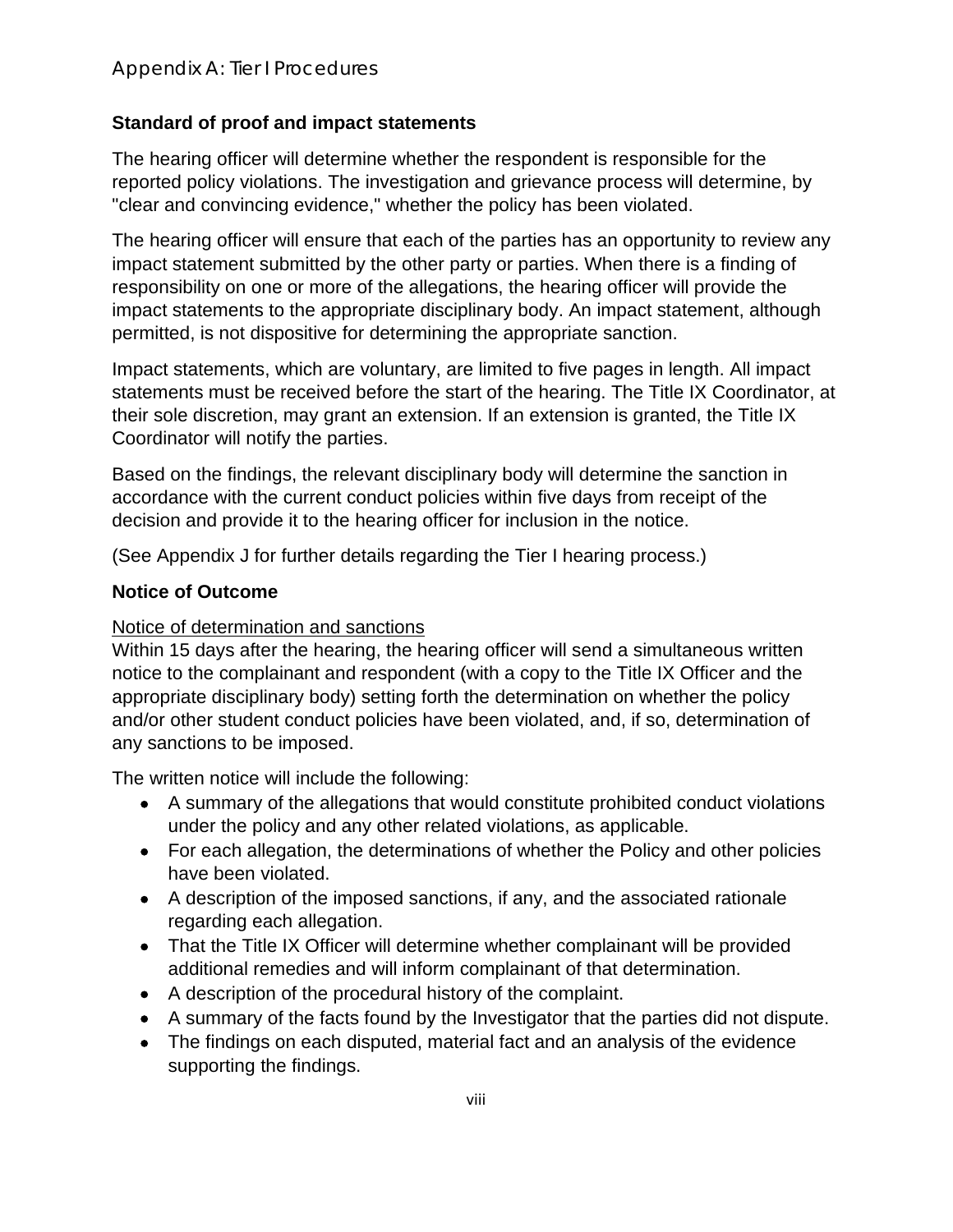Appendix A: Tier I Procedures

- The rationale for the determination of each charge.
- A statement of the right to appeal, grounds and timeframe for the appeal, the office to which the appeal must be submitted, and the procedure that the school will follow in deciding the appeal.
- An explanation that both the parties will receive a copy of any appeal submitted in accordance with these procedures.

# **Sanctions**

The sanctions will be implemented as soon as is feasible, either upon the outcome of any appeal or the expiration of the window to appeal. (See Policy Prohibiting Sexual Misconduct, Sex Discrimination, and Retaliation, Appendix 5 for potential sanctions.)

# **Withdrawal or resignation while charges pending**

Should a respondent decide not to participate in the resolution process, the process proceeds absent their participation. Should a student respondent permanently withdraw or resign from the school, the resolution process ends, as the school no longer has disciplinary jurisdiction over the respondent. However, the school may place a notation on the student respondent's transcript if a withdrawal occurs while an investigation is underway.

The school will continue to address and remedy any systemic issues, variables that may have contributed to the alleged violation(s), and any ongoing effects of the alleged prohibited conduct.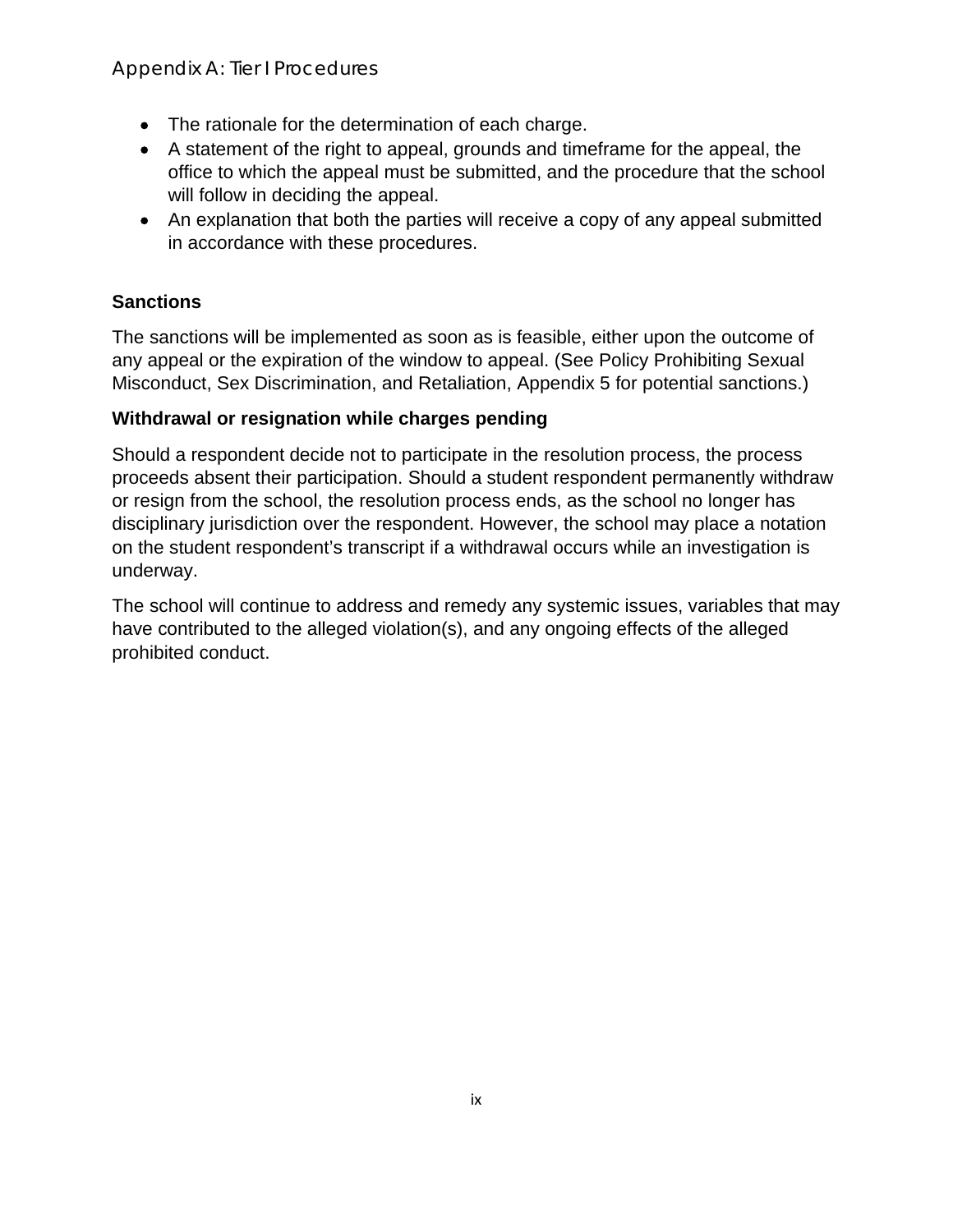# Appendix B: Tier II Procedures

### **Overview**

The procedures described below apply to all Tier II allegations. Tier II procedures may also cover other school policy violations when jurisdiction does not fall within Tier I.

These procedures may also be used to address collateral misconduct arising from the investigation of or occurring in conjunction with the prohibited conduct (e.g., vandalism, physical abuse of another). All other allegations of misconduct unrelated to incidents covered by the Policy Prohibiting Sexual Misconduct, Sex Discrimination, and Retaliation will be addressed through the procedures in the respective Academic Catalog, Faculty Handbook, or Employee Handbook.

### **Informal resolution**

The Title IX Coordinator, the complainant, or the respondent may propose an informal resolution of the complaint at any time. When feasible and permitted, informal resolution may include an agreement to stay away from persons, alter behavior, or change schedules.

If a party proposes an informal resolution and the Title IX Coordinator finds the informal resolution proposal acceptable, the Title IX Coordinator will propose the informal resolution to the other party. If both parties agree to the proposed informal resolution, and the outcome is acceptable, the matter will be considered resolved and closed. If either party disagrees with the proposed informal resolution, the complaint resolution process will continue. In situations involving faculty, the Senior Associate Dean of Faculty Affairs must be notified. In situations involving a staff member, the Director of the Office of Human Resources must be notified.

### **Mediation**

In some situations, mediation may be used to resolve a complaint, but only with the consent of both the complainant and respondent. Mediation, which typically involves an attempt to resolve a dispute through the help of an objective party, is not available in cases of sexual assault.

At no time will mediation be required, and participants may end their participation at any time. If mediation concludes without a successful resolution, the resolution process will continue. If mediation successfully resolves the complaint, the matter shall be considered resolved.

### **Administrative resolution**

An administrative resolution involves an objective evaluation of all relevant evidence obtained, including evidence that may support or refute whether the respondent engaged in a policy violation.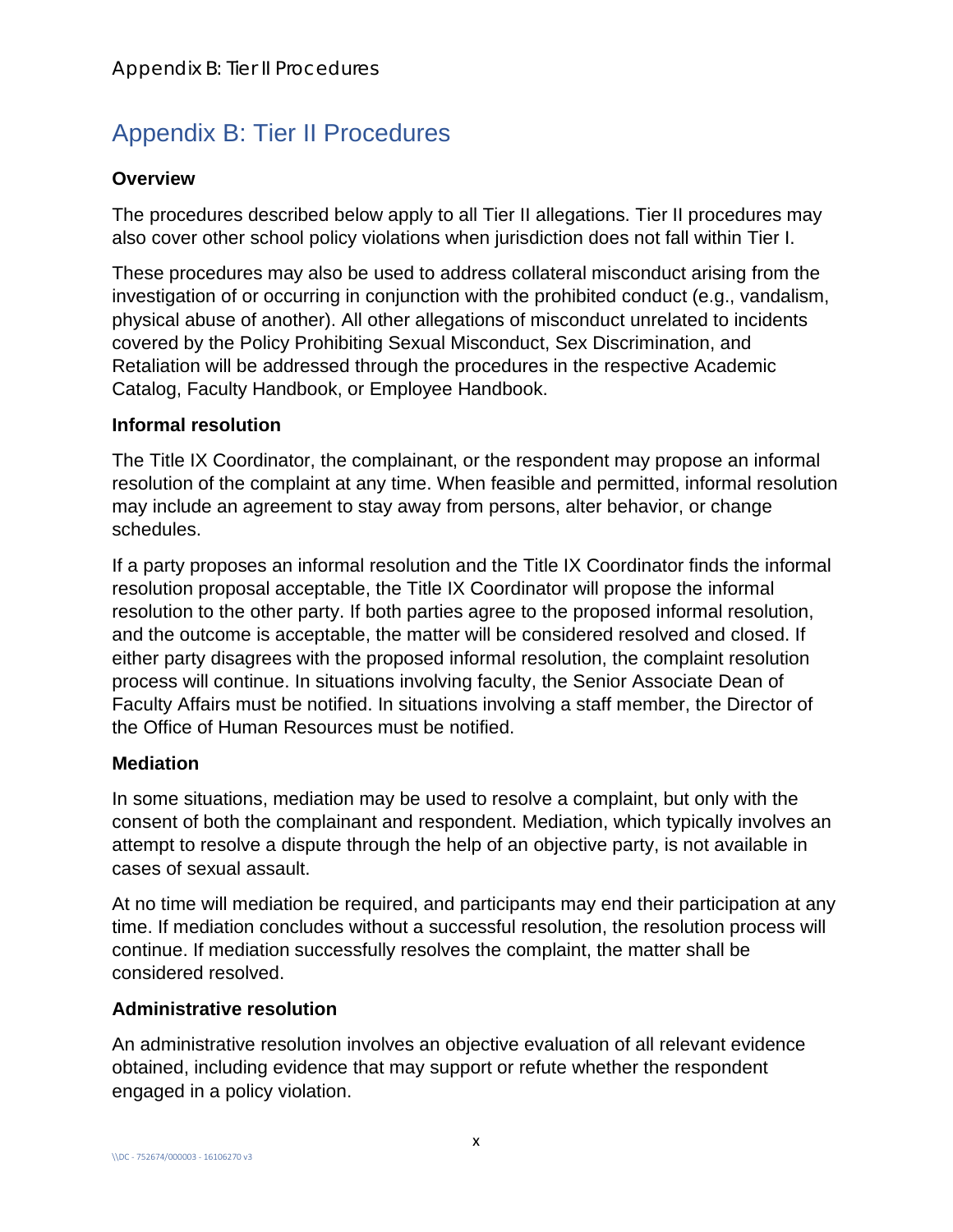At all times during the resolution process, credibility determinations will not be based solely on an individual's status or participation as a complainant, respondent, or witness.

# **Notification of formal grievance process**

If the Title IX Coordinator determines there is reason to move forward with a formal investigation, the complainant and respondent will be provided with written information regarding the Tier II grievance process. This notification will include a link to the following:

- The policies and procedures related to the Tier II grievance process.
- The resources available both on and off-campus.
- information on supportive measures that may be available (See Section 8).

The primary method for notice and communication will be school email. All persons involved in the Tier II resolution process have an obligation to read all school emails promptly.

Complainants and respondents will simultaneously receive notice of the following:

- The complaint, including alleged policy violations and the process for review and investigation of the complaint.
- The option for informal resolution, where applicable.
- The opportunity to review the investigation report and all documents/evidence gathered during the investigation (subject to limitations within the Family Educational Rights and Privacy Act, or FERPA).
- The date, time, and location of the review hearing.
- The name of the hearing officer, the process to challenge the hearing officer, and any conflict-of-interest challenges.
- The process for appealing either the finding or recommended sanction(s).

Both the complainant and respondent will receive the above information unless they submit a written request not to receive further information.

The school may modify these notification standards to accommodate a criminal investigation.

# **Advisor**

The complainant and respondent may choose anyone (including legal counsel or a union representative) to voluntarily serve as an advisor. The complainant and respondent may be accompanied to any meeting or hearing by their advisor.

Upon request, the school will assign a school-provided advisor to each complainant and respondent. The school-provided advisor will not otherwise be involved in the investigation. The school-provided advisor may help explain the steps involved in the resolution process and be available to answer questions regarding the process. The school-provided advisor may not speak on behalf of the complainant or respondent or otherwise engage with the investigators, hearing officer, or witnesses.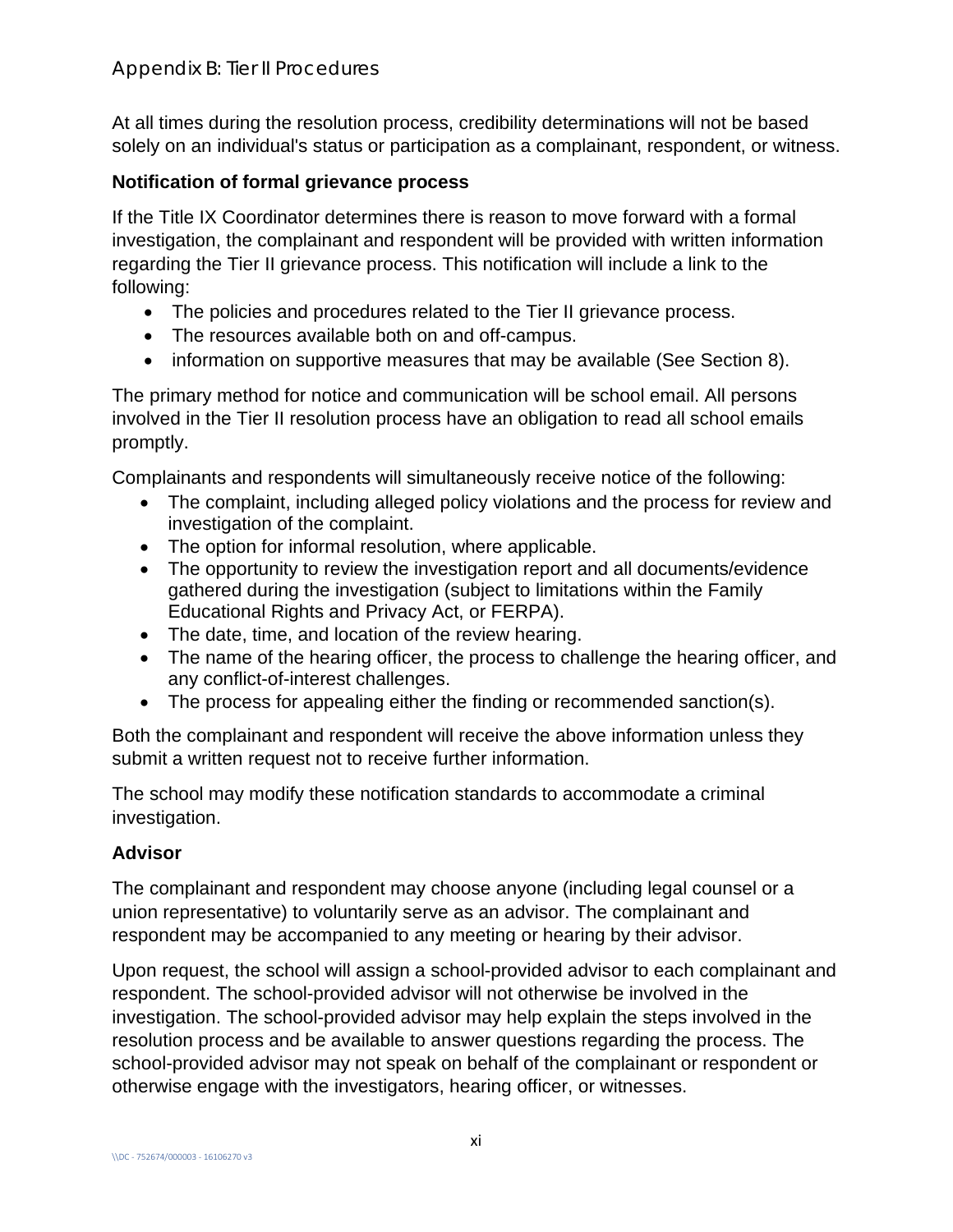If a party requests that all communication be made through their attorney advisor, the school will comply with that request at the discretion of the Title IX Coordinator.

The complainant and respondent must notify the Title IX Coordinator at least three days before the hearing date if they wish to bring an advisor to a hearing. The notification must include the name of the advisor.

### **Investigation report**

Under the direction and oversight of the Title IX Coordinator, a formal investigation will commence. The investigation team will review all the facts and present a written report to the Title IX Coordinator or their designee.

The investigation report will provide the following:

- A summary of the information gathered
- A description of the alleged incident
- Any factual agreements and disputes and supporting information

In cases involving a faculty respondent, the final report is shared with the Faculty Advisory Committee Chair.

(See Appendix I for further details regarding the investigation process.)

# **Hearing**

If the informal resolution or mediation process is inappropriate or unsuccessful, and/or the school or one of the parties requests a hearing, the school will conduct a review hearing.

The complainant and respondent will be provided with the hearing officer's name in advance of the hearing process.

The hearing officer will consider all information presented, including the investigation report, and conclude one of the following:

- A policy violation has occurred based on a preponderance of the evidence.
- There is insufficient evidence to conclude that a policy violation has occurred by applying the preponderance of the evidence standard.

If the hearing officer decides that any policy violation has occurred, they will send their determination and findings to the appropriate disciplinary body within 10 days of the hearing.

Based on the findings, the relevant disciplinary body will determine the sanction in accordance with the current conduct policies within five days from receipt of the decision and provide it to the hearing officer for inclusion in the notice.

(See Appendix K for further details regarding the Tier II hearing process.)

# **Notification of hearing outcome**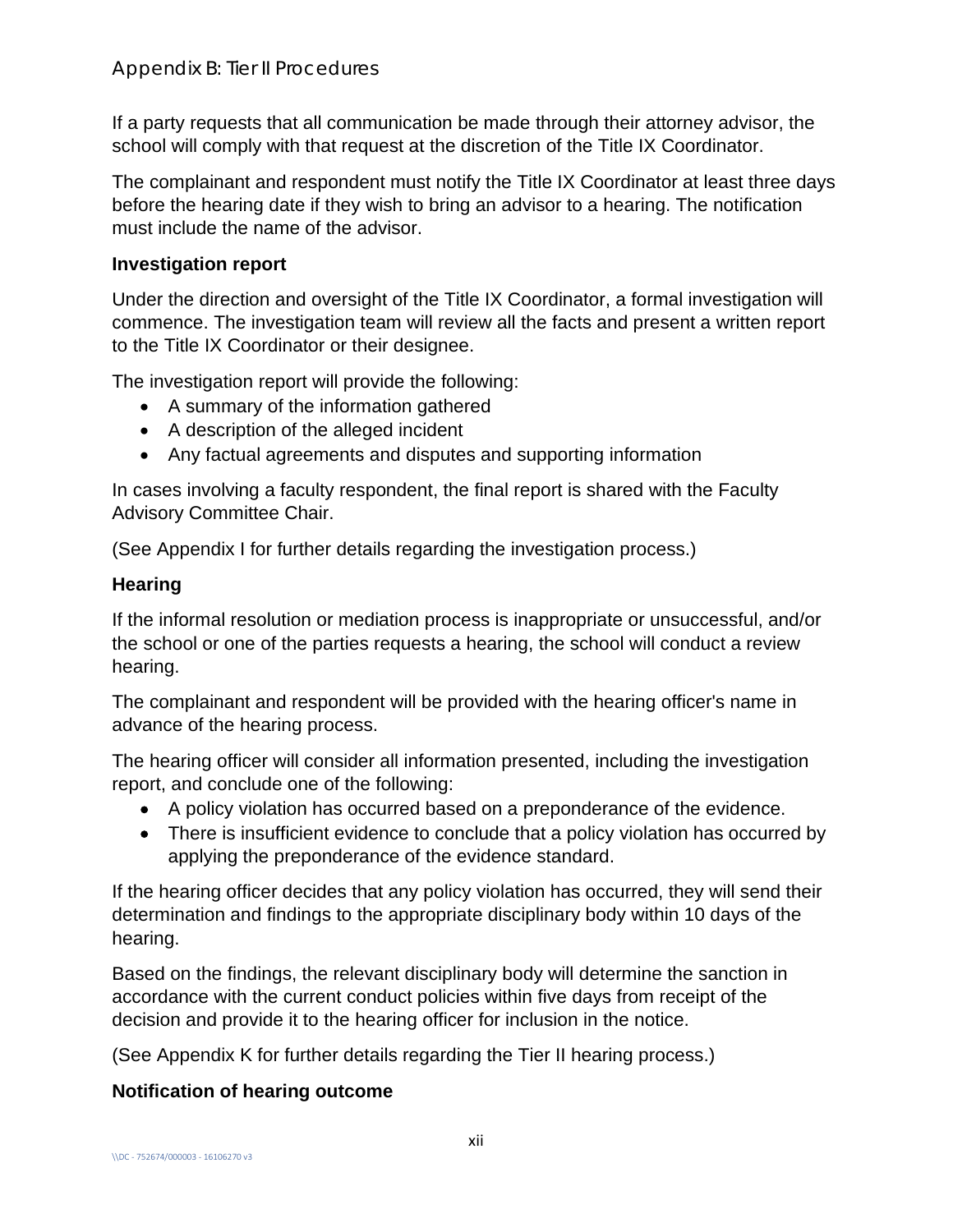# Notice of determination and sanctions

Within 30 days of the hearing, the hearing officer will send a simultaneous written notice to the complainant and respondent (with a copy to the Title IX Officer and the appropriate disciplinary body) setting forth the determination on whether the policy and/or other student conduct policies have been violated, and, if so the sanctions to be imposed.

The notice will include the following:

- The hearing officer finding and reason for each finding.
- The sanction(s) promulgated by the appropriate disciplinary body.
- The process for appealing either the finding or recommended sanctions.

The complainant and respondent will receive the above information unless one or both request in writing not to receive further information.

The school may modify these notification standards to accommodate a criminal investigation.

# **Sanctions**

The sanctions will be implemented as soon as is feasible, either upon the outcome of any appeal or the expiration of the window to appeal. (See Policy Prohibiting Sexual Misconduct, Sex Discrimination, and Retaliation, Appendix 5 for potential sanctions.)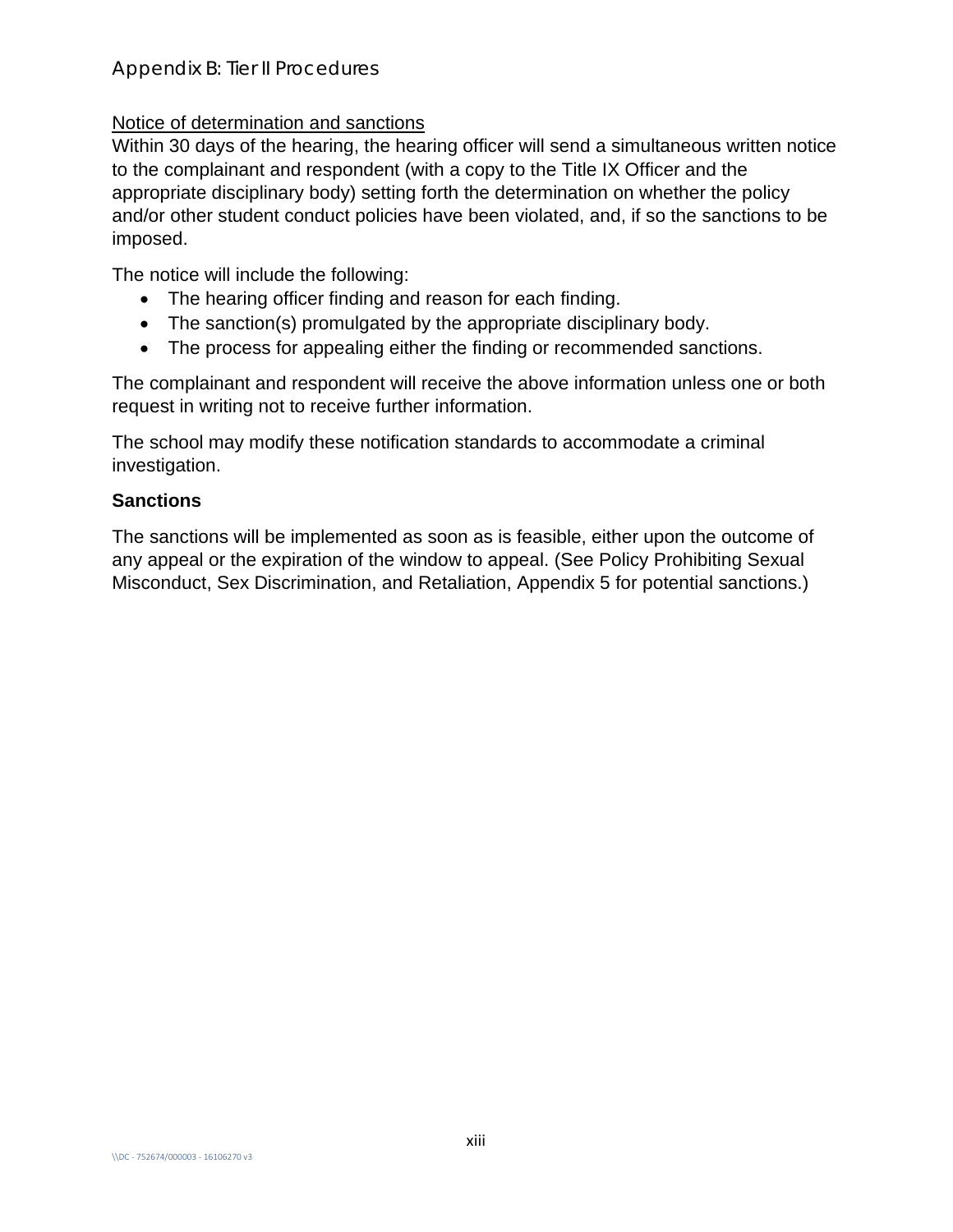# Appendix C: Filing a Complaint or Notice

#### **Filing a notice or complaint of discrimination, harassment, and/or retaliation**

Notice or complaints of sex or gender-based discrimination, harassment, and/or retaliation may be communicated in any of the following ways:

File a complaint with or give verbal notice to the Title IX Coordinator or a school official with authority. Such a report may be made at any time (including during non-business hours) by using the telephone number or email address or by mail to the office address listed for the Title IX Coordinator or any other school official listed below.

Report online, using the Ethics and Compliance Hotline. Anonymous reports are accepted.

The school tries to provide supportive measures to all complainants, which is impossible with an anonymous report. The complainant should not fear a loss of privacy by making a report that allows the school to discuss and provide supportive measures. Reporting carries no requirement that the school initiates a formal response except in very limited circumstances (e.g., the school will respect the complainant's request not to file a formal complaint unless there is a compelling threat to health and or safety).

File a formal complaint. To file a formal complaint, the complainant or the Title IX Coordinator must submit a written complaint alleging a respondent's policy violation and requesting that the school investigate the allegations. For valid submission, the written request by regular mail, electronic mail, or through an online portal provided for this purpose by the school must meet the following requirements:

- Contains the complainant's physical or digital signature, or other indication that the complainant is the person filing the formal complaint.
- Confirms that the complainant is requesting that the school investigate the allegations.

If the formal complaint is submitted in a form that does not meet the requirements, the Title IX Coordinator will contact the complainant to provide additional instruction for proper documentation of a formal complaint.

#### **Getting immediate help**

If you or someone you know has experienced a sexual assault and are in immediate danger, or if you think there could be an ongoing threat to the school community, call 911 or contact school security and get to a safe place.

For more information on what to do, please refer to the contact list below.

#### **Preserving evidence**

To preserve evidence, leave the scene undisturbed, and allow law enforcement to collect evidence.

If law enforcement is delayed or the victim chooses not to report immediately, the victim should collect bedding or clothing and store items in paper bags and collect a prophylactic device of any type in a paper bag. All potential evidence should be placed in separate paper bags to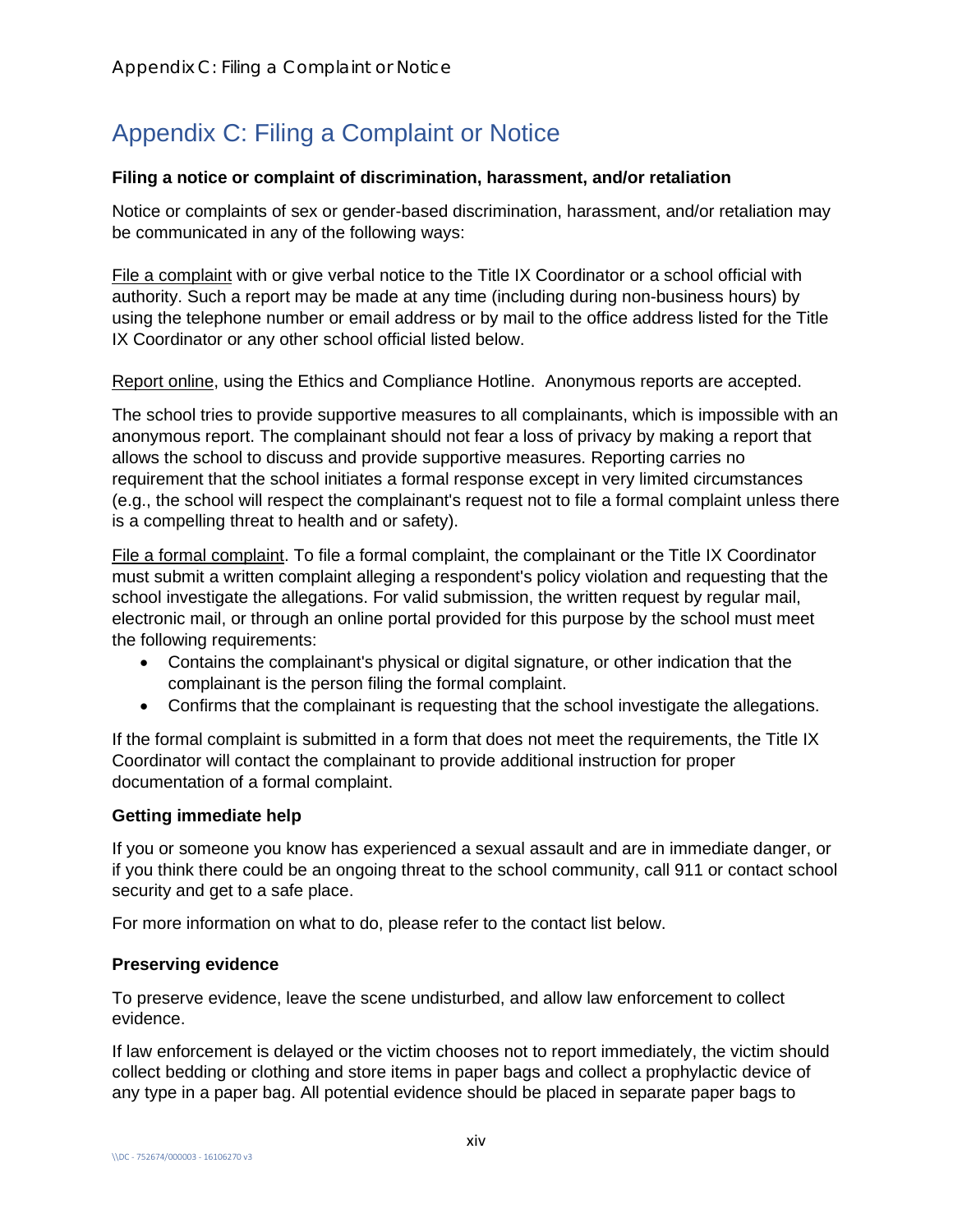prevent cross-contamination of evidence. If possible, use gloves to collect the evidence and place gloves in a paper bag once finished. If possible, the victim should not bathe, urinate, douche, brush their teeth, drink liquids, or change clothing before seeking medical attention.

For more information on what to do, please refer to the contact list below.

#### **How to access resources**

Students, faculty, or staff who believe they are victims of sexual assault may make a report or seek assistance using any of the resources below. Victims may choose where to report incidents of sexual misconduct. However, it is crucial to understand that off-campus reports (e.g., off-campus police and hospitals) may not be shared with the school and do not constitute notice to the school.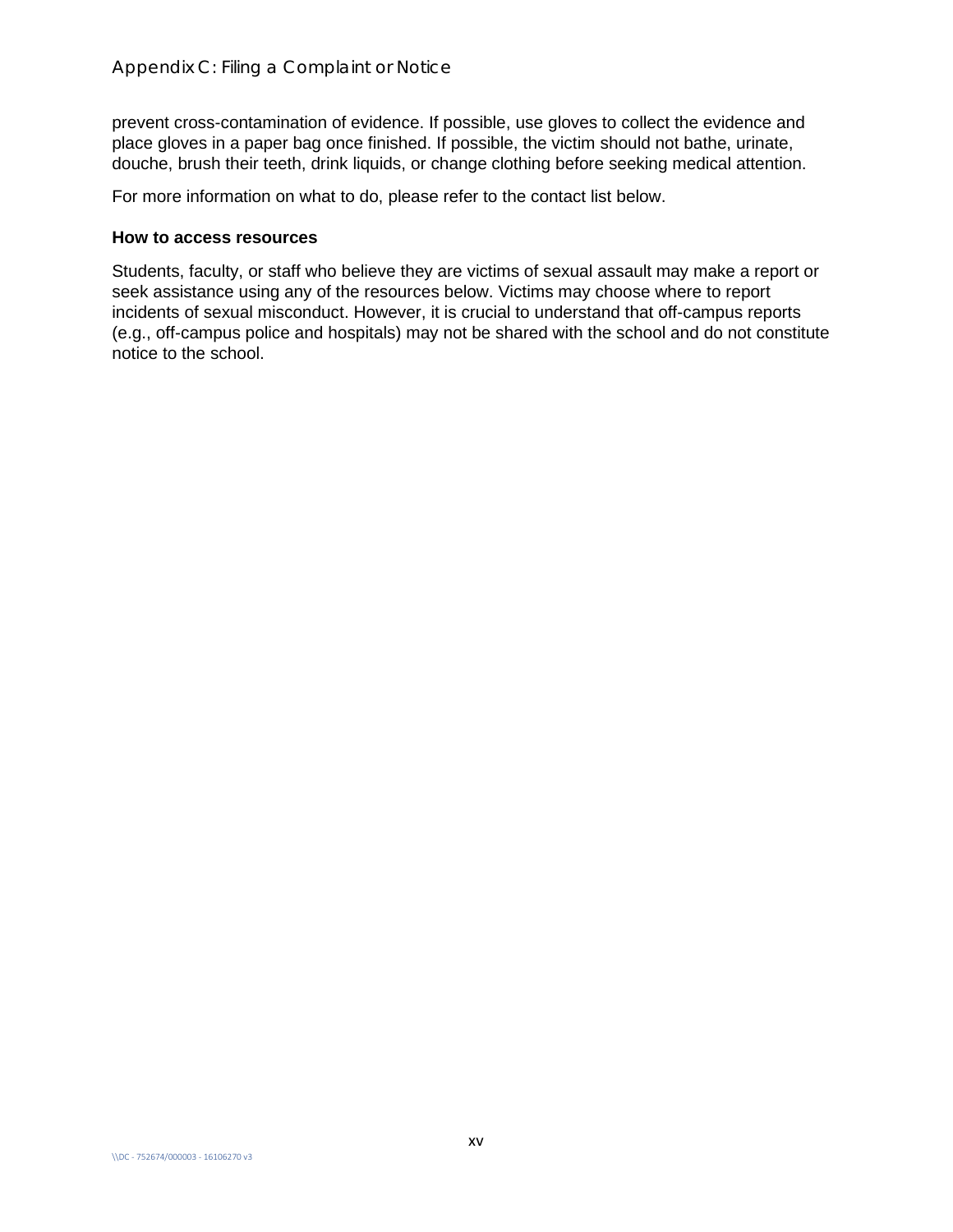# Appendix D: Advisors

#### **Who may serve as an advisor**

The complainant and respondent may choose anyone (including legal counsel or a union representative) to voluntarily serve as their advisor. The complainant and respondent may be accompanied to any meeting or hearing by their advisor.

The advisor may be a friend, mentor, family member, attorney, or any other individual a party chooses to advise, support, and/or consult with them throughout the resolution process. The parties may choose advisors from inside or outside of the school community. The parties can also request that the school provide an advisor to them. Any school-provided advisor will be appropriately trained and familiar with the school's resolution process.

Parties have the right to choose not to have an advisor in the initial stages of the resolution process, prior to a hearing.

A party cannot choose an advisor who is also a witness.

### **Advisor's role**

The parties may be accompanied by their advisor in all meetings and interviews at which the party is entitled to be present, including intake and interviews. advisors should help the parties prepare for each meeting and are expected to advise ethically, with integrity, and in good faith.

The advisor may support and advise. However, the advisor may not speak on behalf of the complainant or respondent or otherwise engage with the investigators, hearing officer, witnesses, or other individuals associated with the resolution process, except as required in the cross-examination of witnesses during a hearing.

The school is not obligated to provide an attorney to serve as a school-provided advisor, even when the other party's choice of advisor is an attorney.

### **Pre-interview meetings**

Advisors may request to meet with the administrative officials conducting interviews/meetings in advance of those interviews or meetings. This pre-meeting allows advisors to clarify and understand their role and the school's policies and procedures. Both the complainant or respondent, regardless if they have identified or requested an advisor at this stage, may request such meetings themselves in order to clarify/understand the school's policies and procedures.

### **Advisor violations of school policy**

All advisors are subject to the same school policies and procedures. advisors are expected to advise their advisees without disrupting proceedings. Advisors should not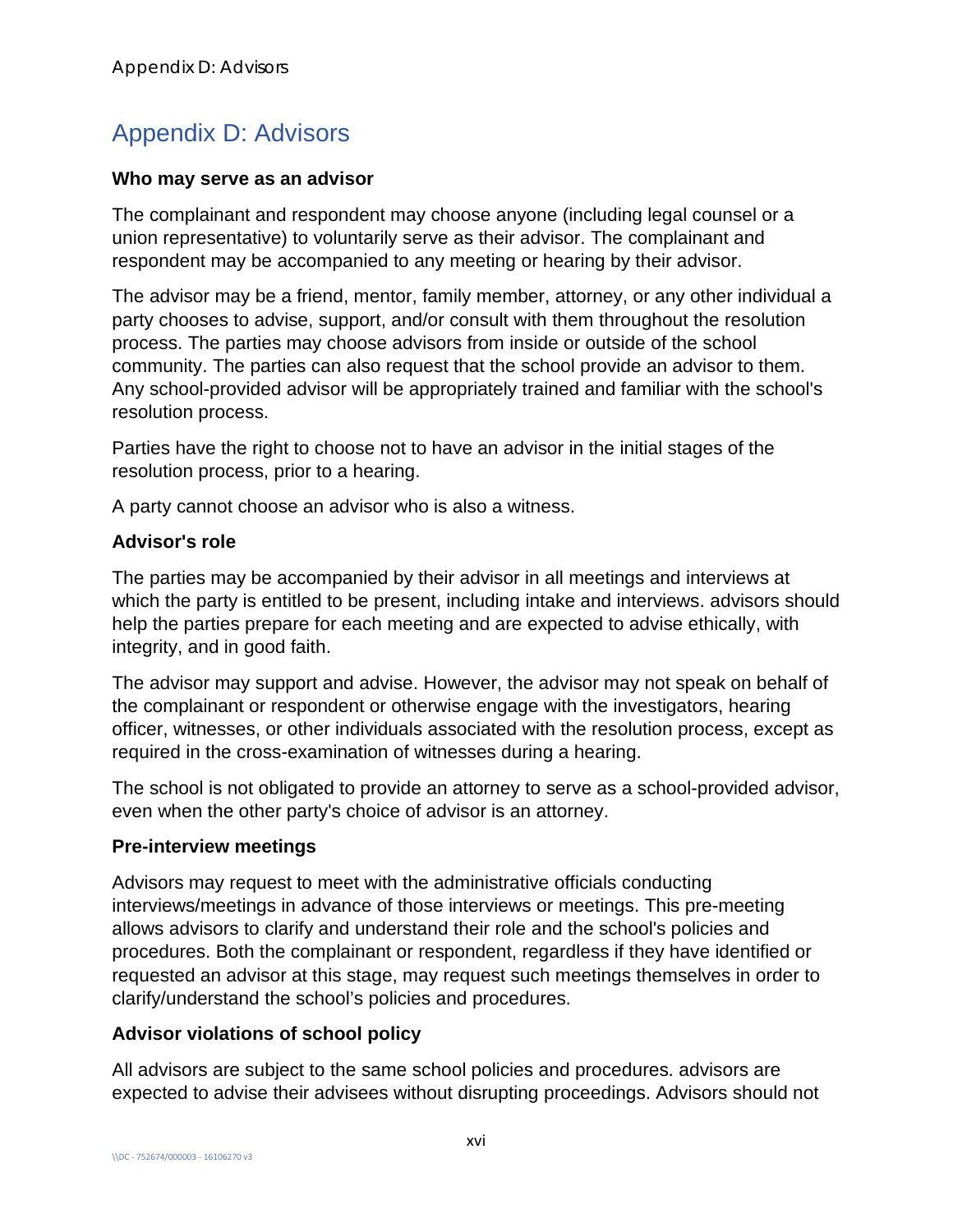address school officials in a meeting or interview unless necessary, such as asking a procedural question. The advisor may not make a presentation or represent their advisee during any meeting or proceeding and may not speak on behalf of the advisee to the investigators or hearing officer except during a hearing proceeding, during crossexamination.

The parties are expected to ask and respond to questions throughout the investigation phase of the resolution process. Although the advisor generally may not speak on behalf of their advisee, the advisor may consult with their advisee, either privately as needed, or by conferring or passing notes during any resolution process meeting or interview. For lengthier or more involved discussions, the parties and their advisors may ask for breaks to allow for a private consultation.

Any advisor who disregards their role as defined by the policy and associated procedures will be warned only once. If the advisor continues to disrupt or otherwise fails to respect the limits of the advisor's role, the meeting will be ended, or other appropriate measures implemented. Subsequently, the Title IX Coordinator will determine how to address the advisor's non-compliance and future role. This disruption could also cause an unexpected delay in the resolution process.

# **Sharing information with the advisor**

The school expects that the parties may wish to have the school share documentation and evidence related to the allegations with their advisors. Doing so may help the parties participate more meaningfully in the resolution process.

The school will provide a consent form that the party will complete to authorize the school to share such information directly with their advisor. The parties must either complete and submit this form to the Title IX Coordinator or provide similar documentation demonstrating consent to a release of information to the advisor before the school is able to share records with an advisor.

### **Privacy of records shared with advisor**

Advisors are expected to maintain the privacy of the records shared with them. These records may not be shared with third parties, disclosed publicly, or used for purposes not explicitly authorized by the school. The school may seek to restrict the role of any advisor who does not respect the sensitive nature of the process or who fails to abide by the school's privacy expectations.

### **Expectations of an advisor**

The school generally expects an advisor to adjust their schedule to attend scheduled meetings related to the matter. Still, the school may change scheduled meetings to accommodate an advisor's schedule if doing so does not cause an unreasonable delay.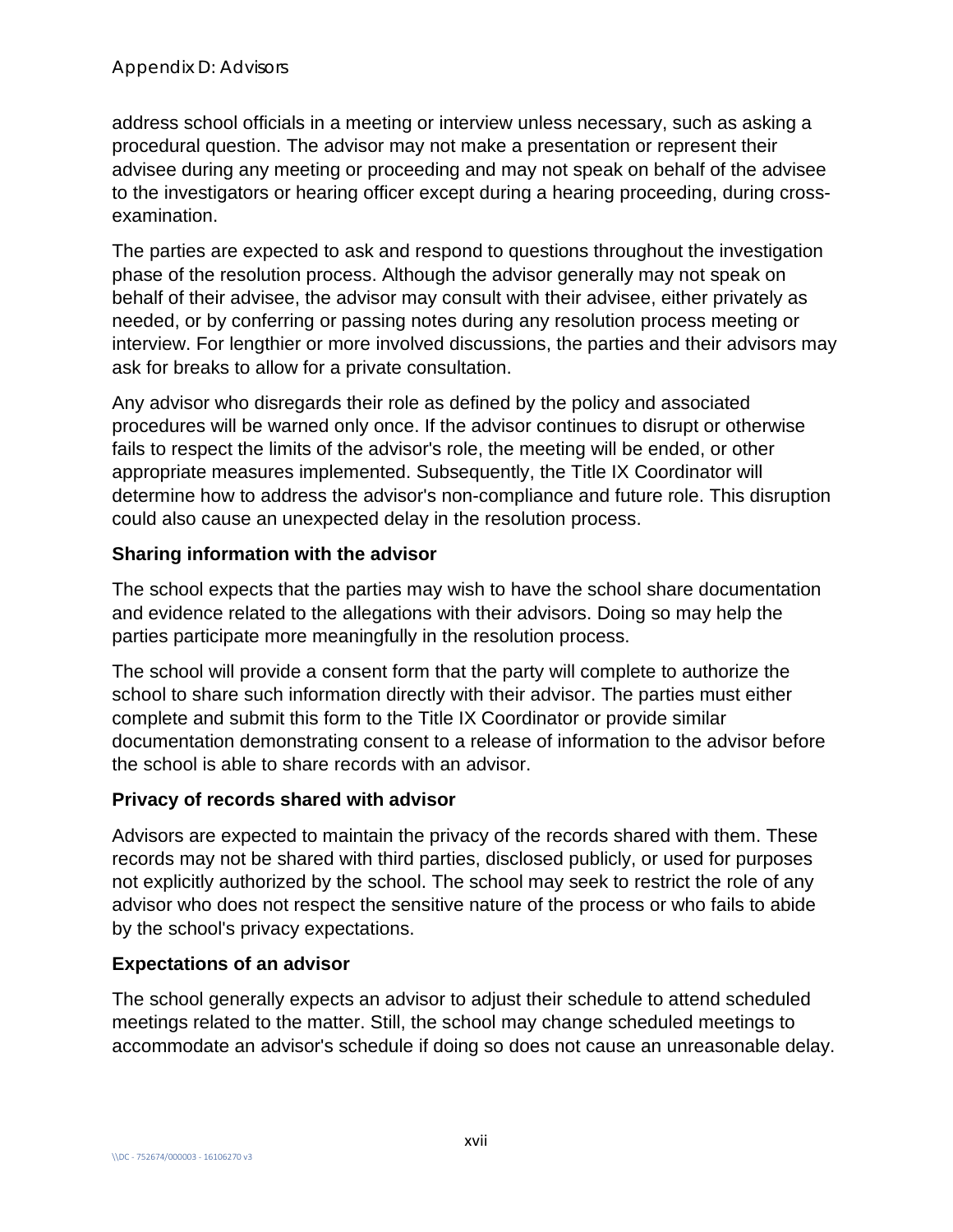The school may also make reasonable provisions to allow an advisor to attend a meeting by telephone, video conference, or other convenient and available technologies.

### **Expectations of the parties with respect to advisors**

A party may elect to change advisors and is not obligated to use the same advisor throughout the process. The parties are expected to inform the investigators of the identity of their advisor at least two days before the date of their first meeting with investigators. When feasible, the investigator may also accept a request from either party for a more expeditious meeting, if necessary or desired.

If a party changes advisors, consent to share information with the previous advisor is terminated, and a release for the new advisor must be completed and submitted with the notice of the change.

For parties who are entitled to union representation, the school will allow the unionized employee to have their union representative (if requested by the party) and an advisor of their choice present for all resolution-related meetings and interviews. witnesses are not permitted to have union representation or other advisors in resolution process interviews or meetings.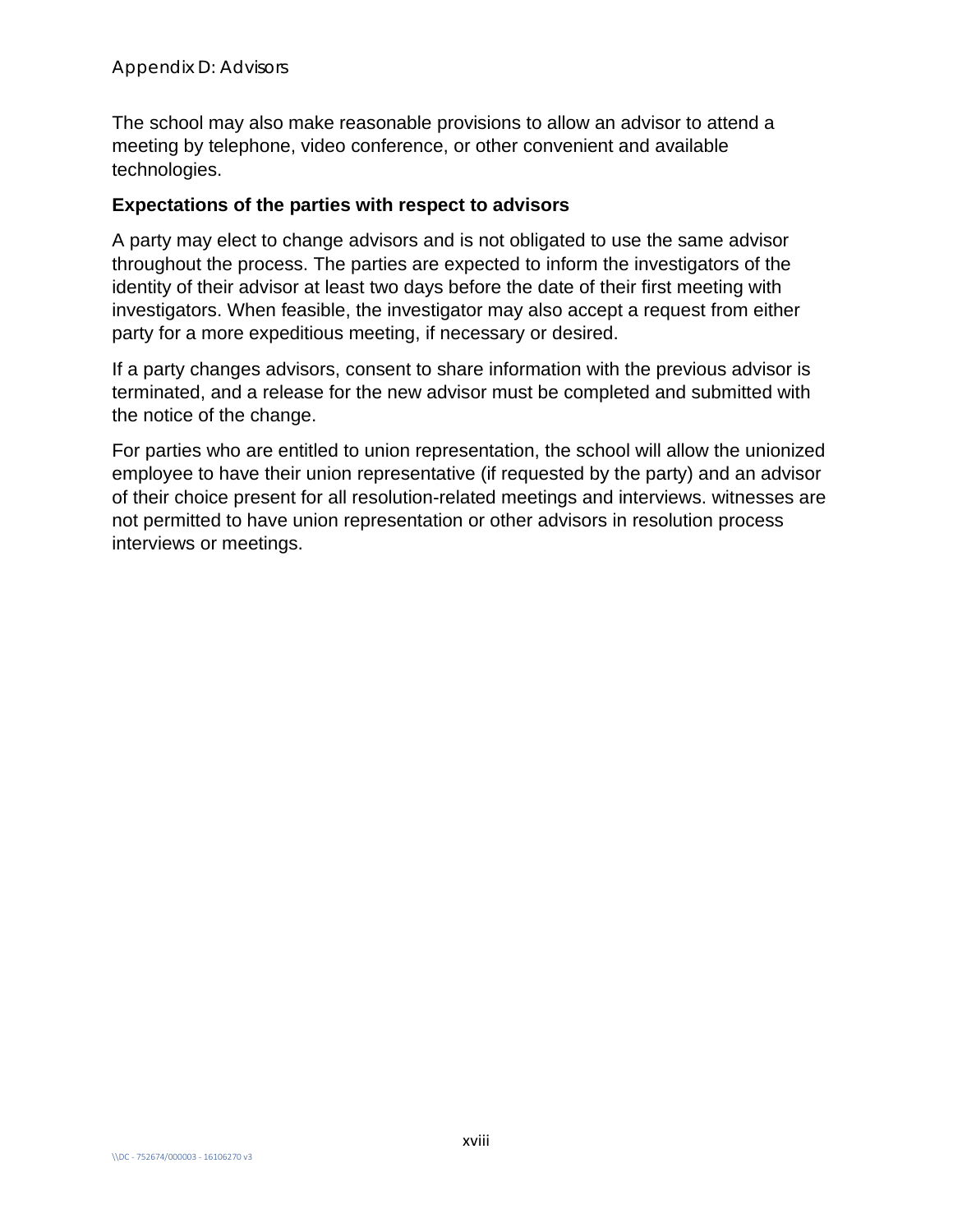# Appendix E: Complainant and Respondent Resolution Process **Rights**

Both the complainant and respondent have the following rights:

- The right to an equitable investigation and resolution of all credible allegations of prohibited conduct must be made in good faith to the school.
- The right to timely written notice of all alleged violations, including the identity of the parties involved (if known), the precise misconduct being alleged, the date and location of the alleged misconduct (if known), the implicated policies and procedures, and possible sanctions.
- The right to timely written notice of any material adjustments to the allegations (e.g., additional incidents or allegations, additional complainants, unsubstantiated allegations) and any attendant adjustments needed to clarify potentially implicated policy violations.
- The right to be treated with sensitivity and respect by the school.
- The right not to be pressured to mediate or otherwise informally resolve any reported misconduct involving violence, including sexual violence.
- The right to be informed of available interim actions and supportive measures, such as counseling, advocacy, healthcare, or other services on campus and in the community.
- The right to be informed of available assistance in changing academic, living, and/or working situations after an alleged incident of prohibited conduct, if such changes are reasonably available. No formal complaint or investigation, either campus or criminal, needs to occur before such options are considered as potential supportive measures.
- The right to be informed that if they share personally identifiable details with nonconfidential responsible employees, those details must be shared with the Title IX Coordinator.
- Changing an employee's work environment (e.g., reporting structure, office/workspace relocation).
- Transportation accommodations.
- Exam, paper, and assignment rescheduling or adjustment.
- Receiving an incomplete grade or a withdrawal from a class (may be retroactive).
- Transferring class sections.
- Temporary withdrawal or leave of absence (may be retroactive).
- Campus safety escorts.
- Alternative course completion options.
- When possible, the right to receive sufficiently advanced written notice of any meeting or interview involving the other party.
- The right to have irrelevant prior sexual history or character excluded (not admitted) as evidence, with certain limited exceptions as described in the procedures.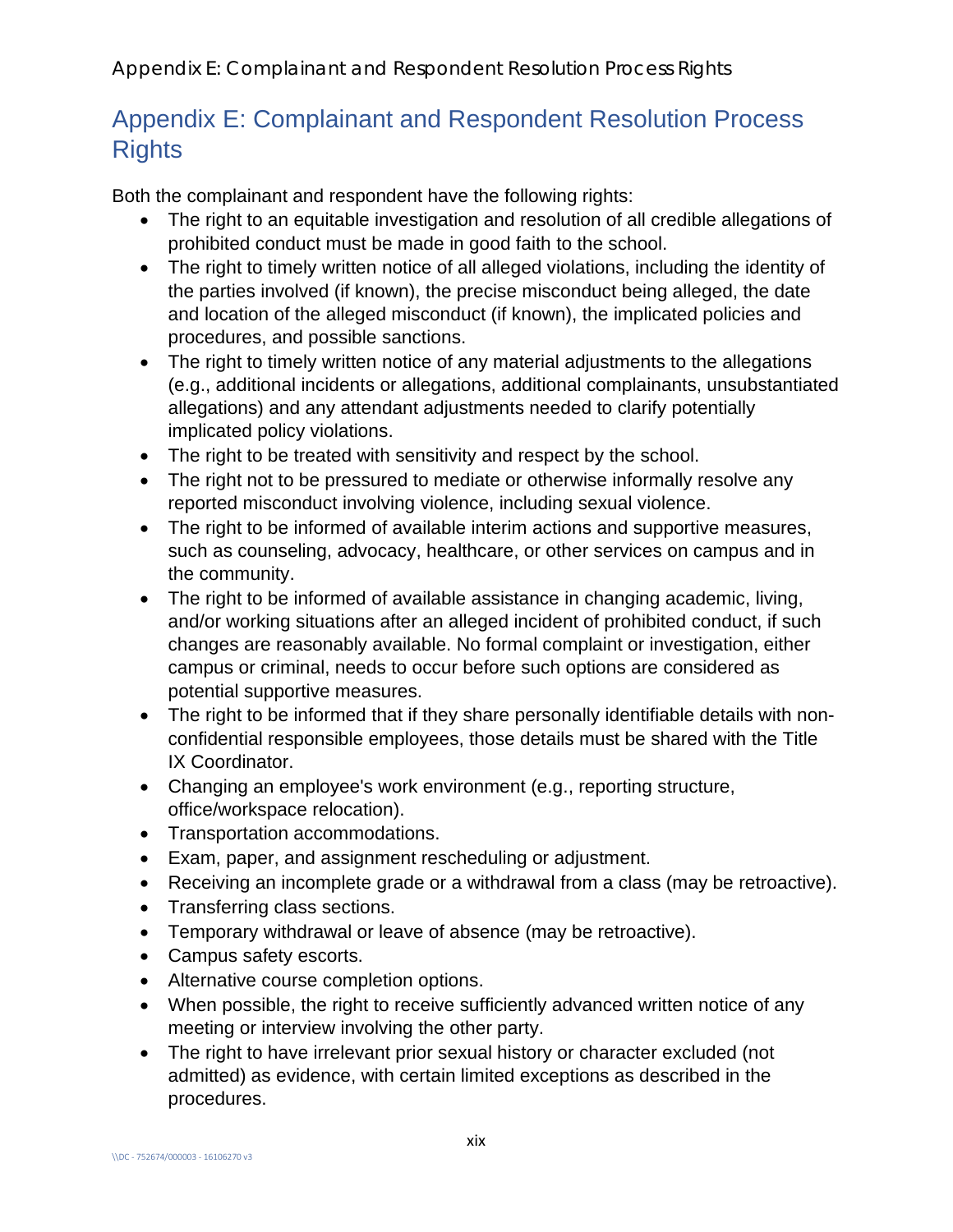Appendix E: Complainant and Respondent Resolution Process Rights

- The right to know the relevant and directly related evidence obtained and to respond to that evidence.
- The right to fair opportunity to provide the investigators with their account of the alleged misconduct and have that account be on the record.
- The right to receive a copy of the investigation report, including all factual, policy, and credibility analyses performed, and all relevant and directly related evidence available and used to produce the investigation report. This right is subject to the privacy limitations imposed by state and federal law. Each party will be given at least 10 days to review the report before the hearing.
- The right to respond to the investigation report, including providing any additional relevant evidence and having that response on the record.
- The right to be informed of the names of all witnesses whose information will be used to make a finding, in advance of a hearing or finding.
- The right to preservation of privacy, to the extent possible and permitted by law.
- The right to meetings, interviews, and hearings related to the grievance process that are otherwise closed to the public.
- The right to petition for the recusal of any school representative in the process based on disqualifying bias or conflict of interest.
- The right to have an advisor of their choice to accompany and assist the party in all meetings and interviews associated with the resolution process within the guidelines set forth under the Title IX Policy and Procedures.
- The right to be present live or via remote technology during all testimony given and evidence presented during any formal grievance hearing.
- The right to have an impact statement considered following a determination of responsibility for any allegation before a determination of sanctions.
- The right to be promptly informed in a written Notice of Outcome letter of the findings and sanctions of the resolution process delivered simultaneously to the parties.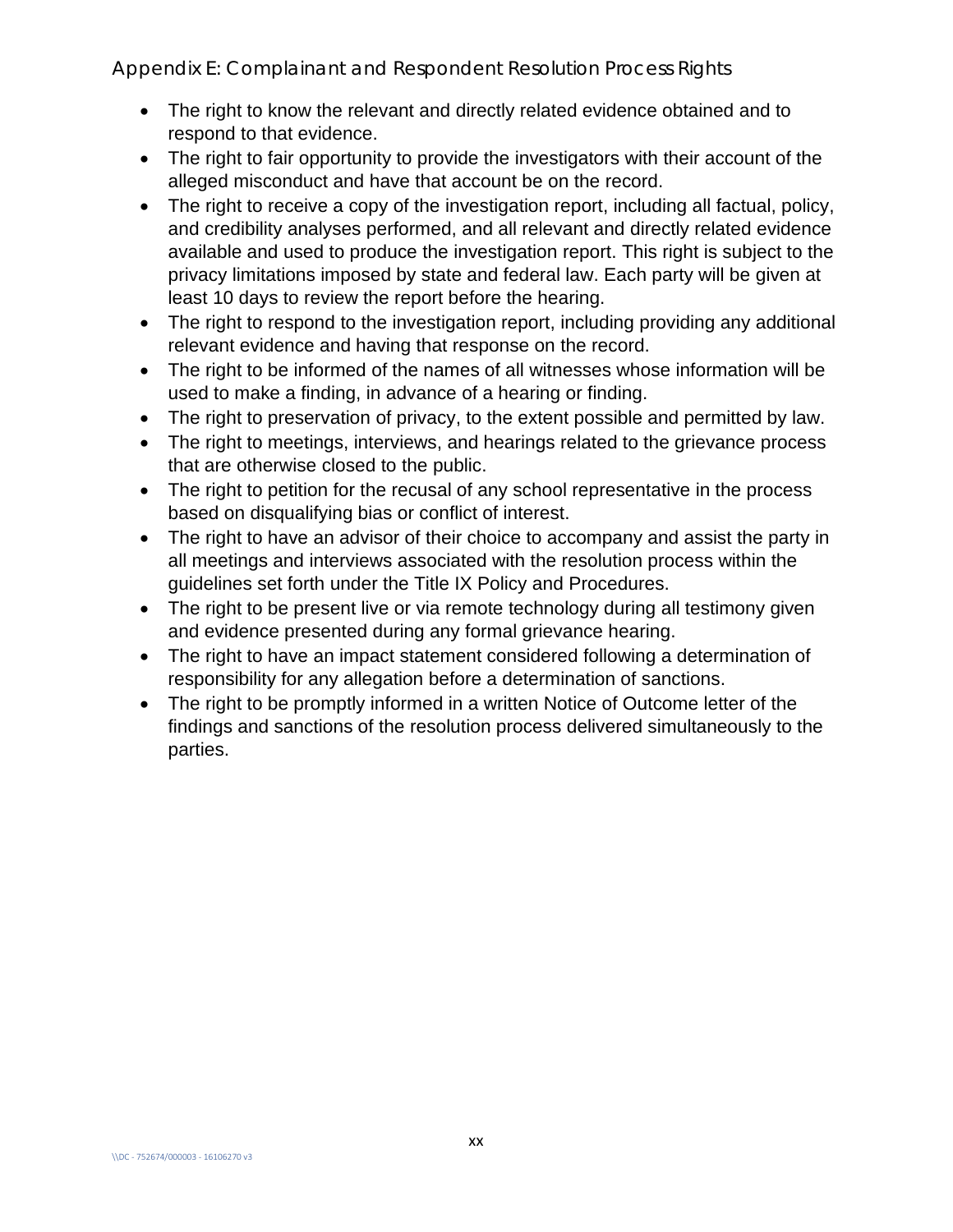# Appendix F: Violence Risk Assessment

A Violence Risk Assessment (VRA) is typically conducted by psychologists, clinical counselors, social workers, case managers, law enforcement officers, student conduct officers, or other behavior intervention specialists.

A VRA requested by the Title IX Coordinator should occur in collaboration with the threat assessment team. When the Title IX Coordinator requires a VRA, a respondent refusing to cooperate may result in a charge for failure to comply within the appropriate student or staff conduct process.

A VRA assesses the risk of actionable violence, often with a focus on targeted/predatory escalations. A VRA is not an evaluation for an involuntary behavioral health hospitalization, nor is it a psychological or mental health assessment.

A VRA can aid in critical and required determinations, including the following:

- Emergency removal of a respondent based on an immediate threat to physical health/safety.
- Whether the Title IX Coordinator should pursue/submit a formal complaint absent a willing/able complainant.
- Whether to proceed with an investigation of the incident as one of a pattern and climate.
- To help assess/identify grooming behaviors.
- Whether it is reasonable to try to resolve a formal complaint through informal resolution, and what process may be most successful.
- Whether to permit a voluntary withdrawal by the respondent.
- Whether to impose transcript notation or communicate with a transfer institution about a respondent.
- Assessment of appropriate sanctions or remedies (to be applied post-grievance process).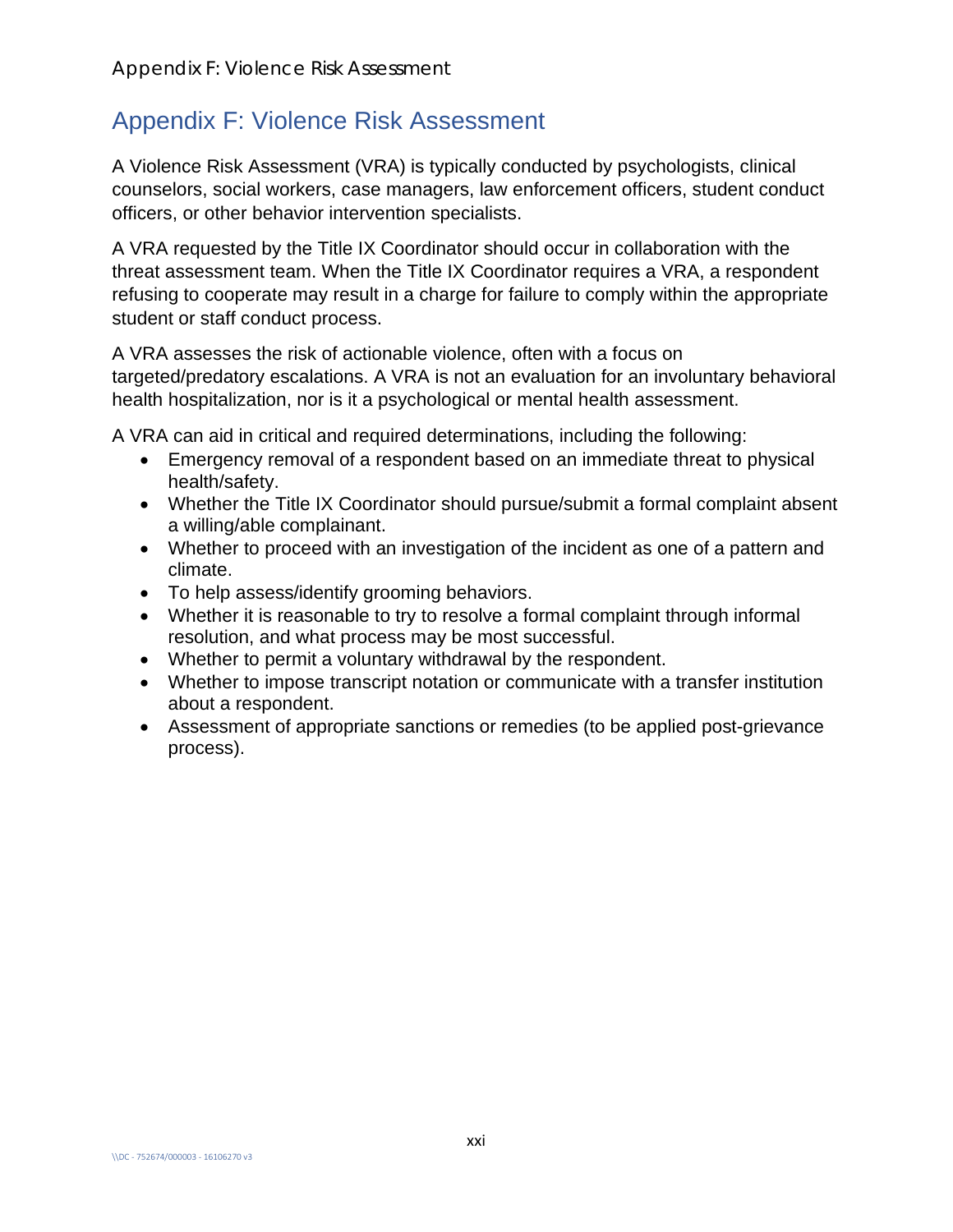# Appendix G: Supportive Measures

The Title IX Coordinator will offer and implement appropriate and reasonable supportive measures to the parties upon notice of alleged prohibited conduct.

Supportive measures, which will be based on the individual and specific factual circumstances, may include, but are not limited to the following:

- Referral to counseling, medical, and/or other healthcare services.
- Referral to the Employee Assistance Program.
- Referral to community-based service providers.
- Education to the individual and or the community, including but not limited to site or group assignments.
- Alteration of work arrangements for employees.
- Safety planning.
- Provision of security escorts.
- Provision of transportation accommodations.
- Implementation of no-contact orders between the parties.
- Student, faculty, or staff violations of no contact orders, trespass, or personanon-grata (PNG) instructions will result in referral to applicable enforcement processes.
- Timely warnings of potential dangers.
- Class schedule modifications, withdrawals, or leaves of absence.
- Increased security and monitoring of certain areas of the campus.
- Temporary or permanent alteration of work arrangements for employees.
- Climate surveys.
- Policy modification and/or training.
- Implementation of adjustments to academic assignments, including but not limited to academic deadlines or course schedules. This could also include site or group assignments.
- Any other actions deemed appropriate by the Title IX Coordinator.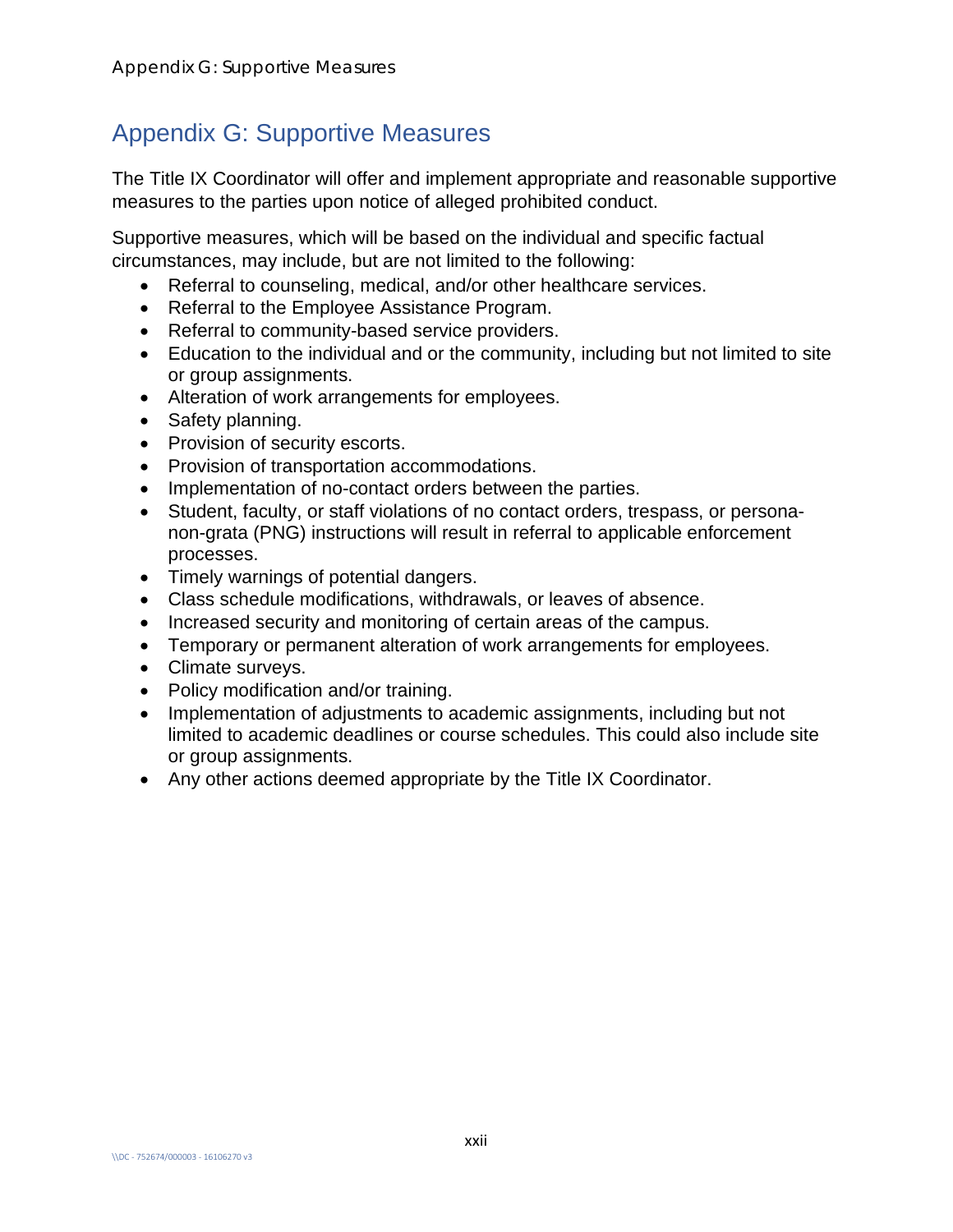# Appendix H: Investigation Process

# **Overview**

All investigations will be conducted in a thorough, reliable, impartial, prompt, and fair manner. Investigations involve interviews with all relevant parties and witnesses, obtaining available, relevant evidence, and identifying sources of expert information, as necessary.

All parties will be granted a full and fair opportunity, through the investigation process, to suggest witnesses and questions, to provide evidence and expert witnesses, and to review and respond to all evidence on the record.

Each interviewed party and witness will have the opportunity to review and verify the investigator's summary notes (or transcript) of the relevant evidence/testimony from their respective interviews and meetings.

# **Investigator duties and obligations**

The investigator is responsible for the following:

- Provide meeting participants with written notice of the date, time, and location of any meeting (including interviews and hearings), as well as the expected participants and purpose of the meeting.
- Notify the parties of any planned meeting or interview involving the other party.
- Interview all available, relevant witnesses and conduct follow-up interviews as necessary.
- Allow each party to suggest witnesses and questions they wish the investigators to ask of the other party and witnesses, and document in the report which questions were asked, and which were omitted and why, when applicable.
- During the investigation, the investigator will communicate regularly with the parties to update them on the investigation's progress and timing.
- Before the investigation's conclusion, the investigator will provide the parties and their respective advisors (if so desired by the parties) with a list of witnesses whose information will be used as evidence in determining if there was a policy violation.
- Prepare an investigation report that fairly summarizes the investigation and all witness interviews and addresses all relevant evidence. The report will include information/copies of all relevant physical or documentary evidence.
- The investigator is not permitted to make any conclusions, engage in any policy analysis, and cannot submit recommendations as part of the investigation report
- Before the investigation concludes, the investigator will provide the parties and, if requested, their respective advisors a secured electronic or hard copy of the draft investigation report.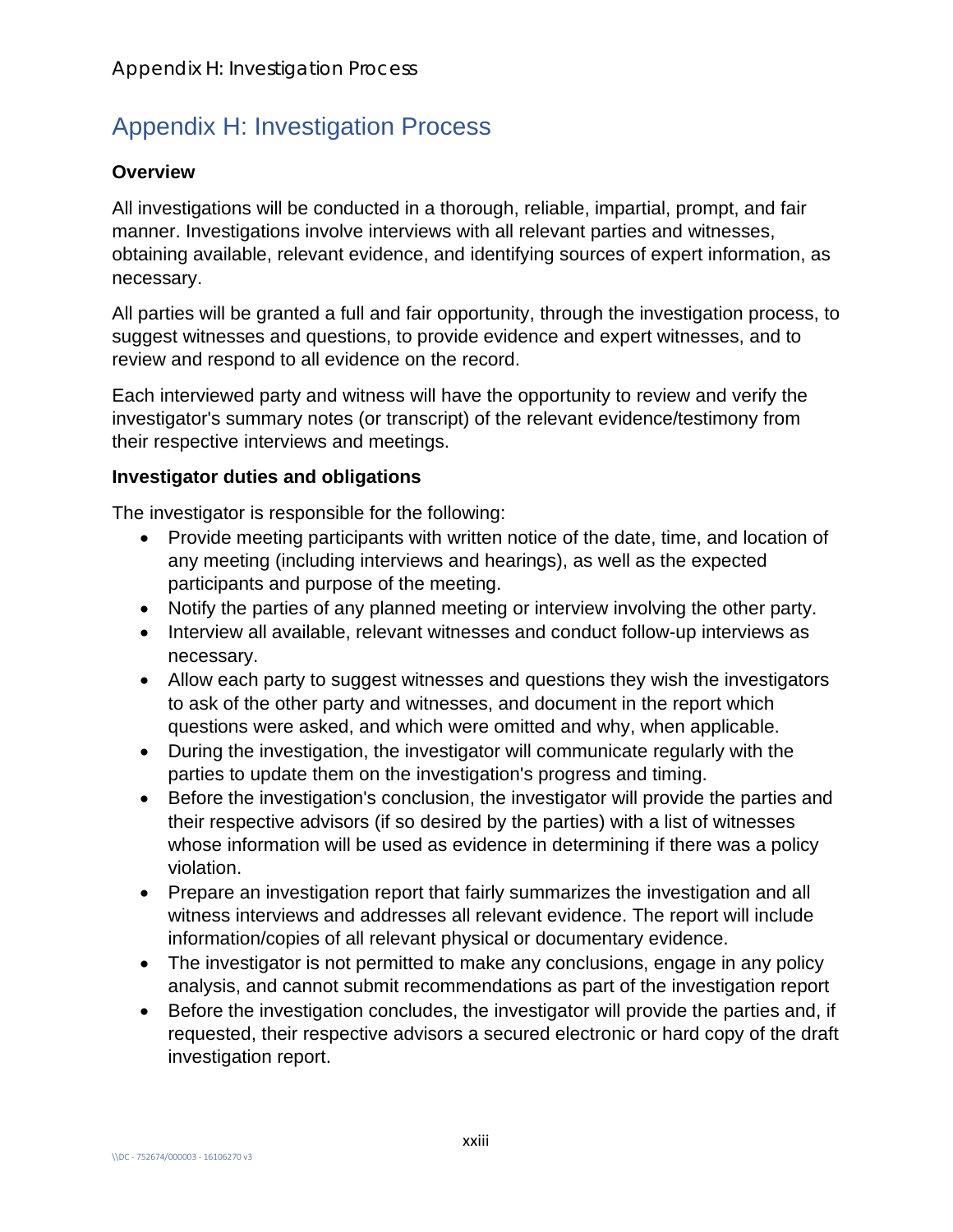- $\circ$  The investigator will allow all parties to inspect and review all material obtained as part of the investigation directly related to alleged prohibited conduct.
- o The parties will be granted 10 days to review and respond to the evidence. The parties may elect to waive the full ten days.
- o Each copy of the materials shared will be watermarked on each page with the role of the person receiving it (e.g., complainant, respondent, complainant's advisor, or respondent's advisor).
- Upon receipt of any submitted responses to the investigator's report from the parties, the investigator may elect to respond in writing to the parties, or the investigator may share the responses between the parties to solicit additional responses.
- The investigators will incorporate relevant elements of the parties' written responses into the final investigation report and include any additional relevant evidence based on those responses.
- The investigators will share the report with the Title IX Coordinator and assigned legal counsel, if applicable, for review and feedback before finalizing the report.
- The investigator will provide a copy of the report to all parties and their advisors through secure electronic transmission or hard copy at least 10 days before a hearing.

# **Role and participation of witnesses in the investigation**

Employees who are witnesses (as distinguished from the parties) in the investigation are required to cooperate and participate in the school's investigation and resolution process. Failure of such witnesses to cooperate with and/or participate in the investigation or resolution process constitutes a violation of school policy and may warrant discipline.

Investigation interviews may be conducted in person or remotely via real-time electronic technologies. The school will take appropriate steps to reasonably ensure the security and privacy of remote interviews.

If deemed appropriate and acceptable by the investigators, witnesses may also provide written statements in lieu of interviews or choose to respond to written questions. Any submitted witness written statement will not be used as evidence if the witness is not present for cross-examination at the hearing.

# **Recordkeeping**

After issuance of the investigator's written report, the investigation file, consisting of the investigation report and any evidence documented as relevant by the investigator, must be retained by the Title IX Officer. The investigation file will be made available to the parties for inspection upon request. It may be redacted to protect privacy.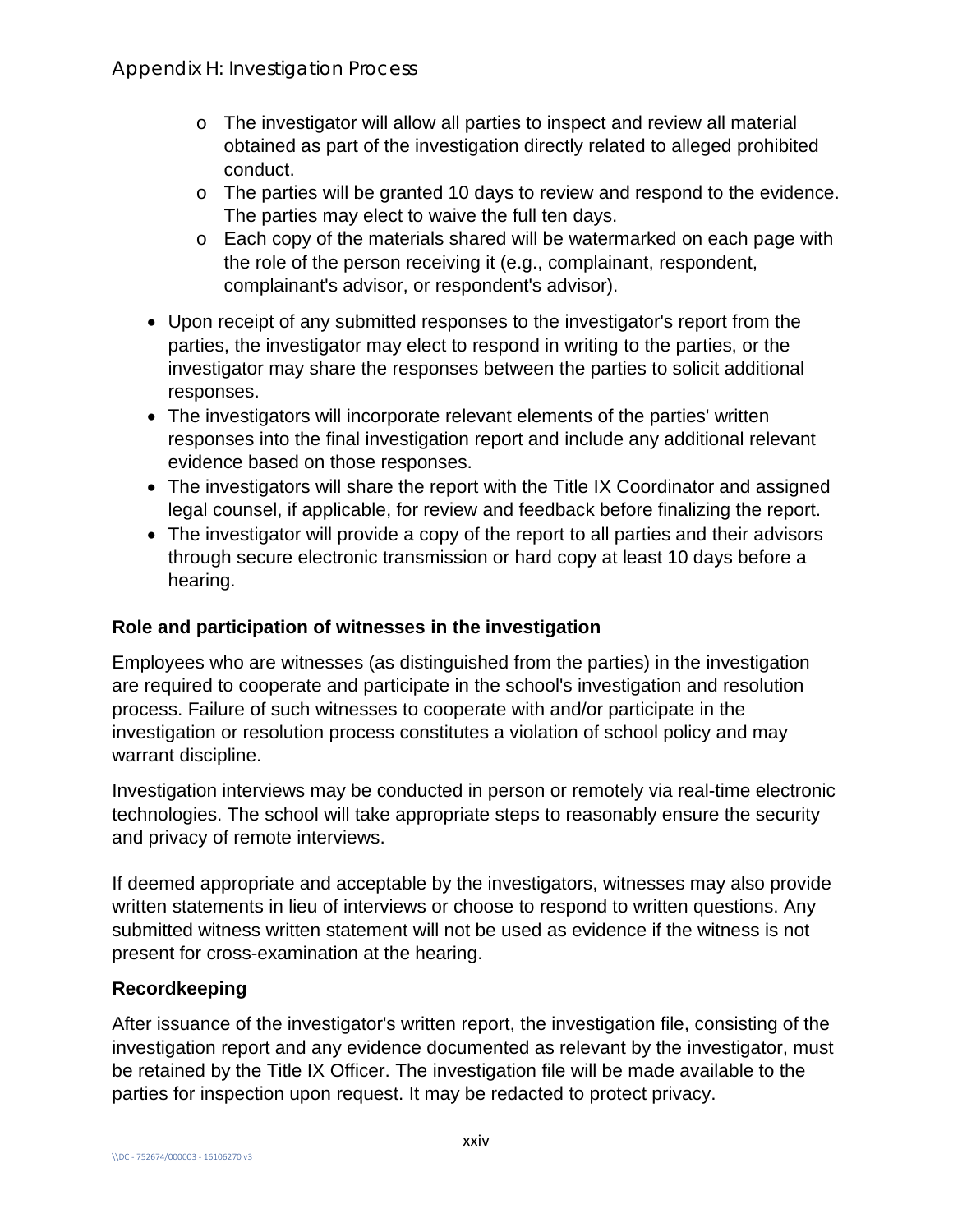# Appendix I: Appeals

### **Appeal panel composition and deliberation**

The appeal panel will be comprised of a representative from each of the three disciplinary bodies.

No individuals involved in the previous process may serve on the appeal panel.

The appeal panel will meet in a closed session. This meeting is not a hearing. The appeal panel will evaluate the appeal on applicable grounds.

The appeal review process is as follows:

- The non-appealing party (and their advisors), the Title IX Coordinator, and, when appropriate, the investigators and the original hearing officer will be provided a copy of the request with the approved grounds and then be given three days to submit a response to the portion of the appeal that was approved and involves them. All responses will be forwarded by the chair to all parties for review and comment.
- At this time, the non-appealing party may also choose to raise a new ground for appeal. If so, that appeal will be reviewed for standing by the appeal chair and either denied or approved. If approved, it will be forwarded to the appropriate parties in accordance with the procedures outline herein.
- Neither party may submit any new requests for appeal after the three-day response period.
- The appeal chair will collect any additional information needed. All documentation regarding the approved grounds and the subsequent responses will be shared with the appeal panel. The chair will render a decision in no more than three days, barring exigent circumstances. All decisions are by majority vote and apply the preponderance of the evidence standard.
- For any approved appeal request, the appeal panel will review the hearing record to determine whether the basis for appeal may have impacted the original decision.
- The appeal panel's review is limited to upholding the original decision or remanding to the appropriate office/stage of the process for reconsideration in light of the grounds for appeal.
- The original hearing officer's alleged deviation from procedures will not necessarily warrant a reversal of the hearing officer's decision unless there is evidence this deviation caused significant prejudice to the respondent, complainant (or the school, if the complainant did not participate), and a different outcome would have been likely.
- The appeal panel will generally issue its written decision within three days of the conclusion of the appeal panel meeting. The appeal decision will explain the reasoning for the decision, including a review of any sanction(s) recommended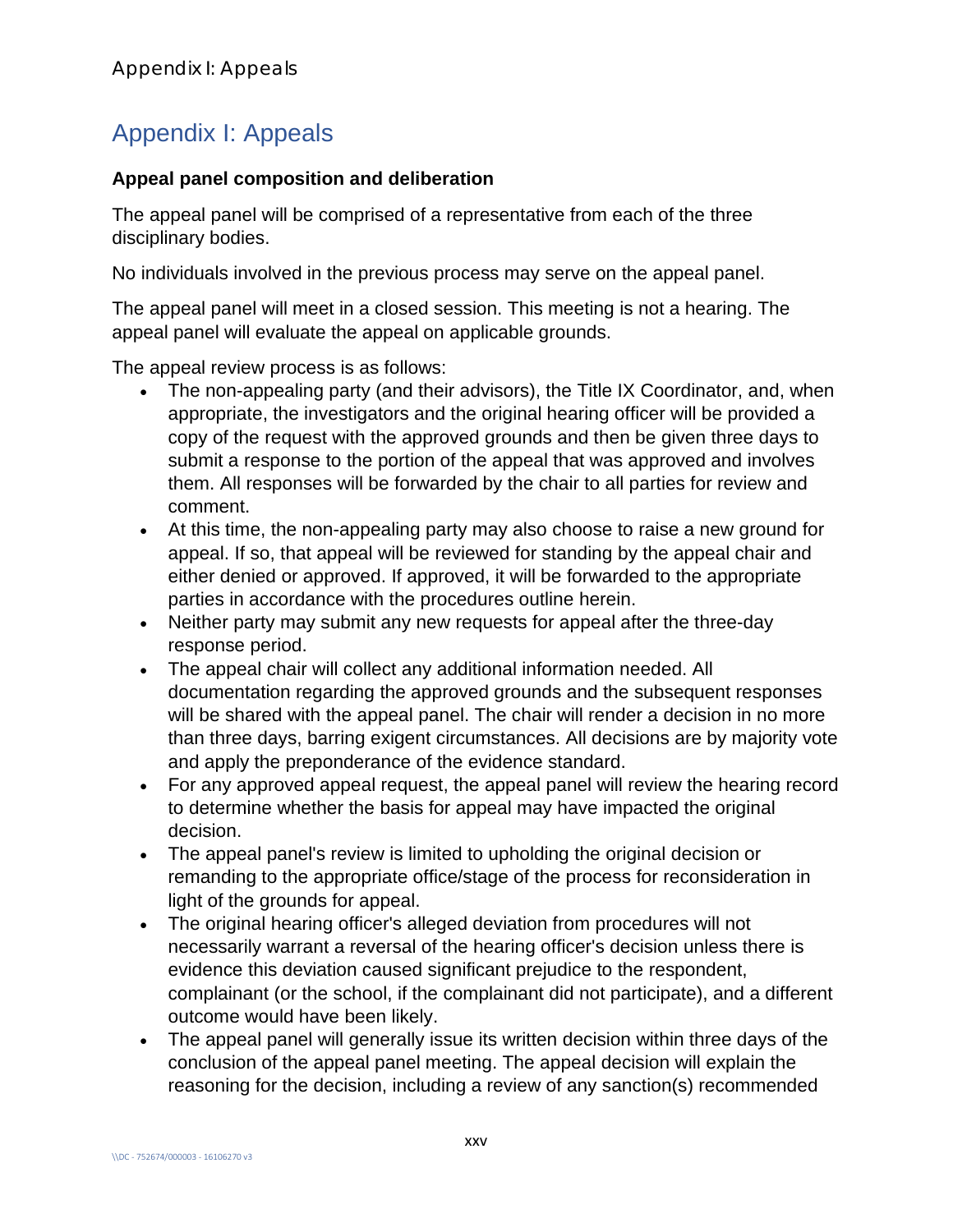by the hearing officer. The appeal panel will submit its written decision to the Title IX Coordinator for evaluation and implementation.

# **Appeal considerations**

- Decisions on appeal are to be deferential to the original decision. Changes to the findings will only be made when there is a clear error. Changes to the sanctions or responsive actions will only occur if there is compelling justification.
- Appeals are not intended to provide for a full re-hearing (de novo) of the allegations. In most cases, appeals are confined to a review of the written documentation or record of the original hearing and pertinent documentation regarding the specific grounds for appeal.
- An appeal is not an opportunity for the appeal panel or chair to substitute their judgment for that of the original hearing officer merely because they disagree with the finding and/or sanctions.
- The appeal chair/panel may consult with the Title IX Coordinator on procedural or rationale questions if needed. Documentation of all such consultations will be maintained.
- Appeals granted based on new evidence should typically be remanded to the original investigators and hearing officer for reconsideration. Other appeals may be remanded at the discretion of the Title IX Coordinator or, in limited circumstances, decided on appeal.
- Once an appeal is decided, the outcome is final: further appeals are not permitted, even if a decision or sanction is changed on remand (except in the case of a new hearing).
- In rare cases where a procedural or substantive error cannot be cured by the original hearing officer (as in cases of bias or unavailability), the appeal decision may order a new hearing with a new hearing officer.
- The results of a remand to the hearing officer cannot be appealed. The results of a new hearing can be appealed, once, on any of the available appeal grounds.

In cases in which the appeal results in reinstatement to the school or resumption of privileges, all reasonable attempts will be made to restore the respondent to their prior status, recognizing that some lost opportunities may be unavoidable.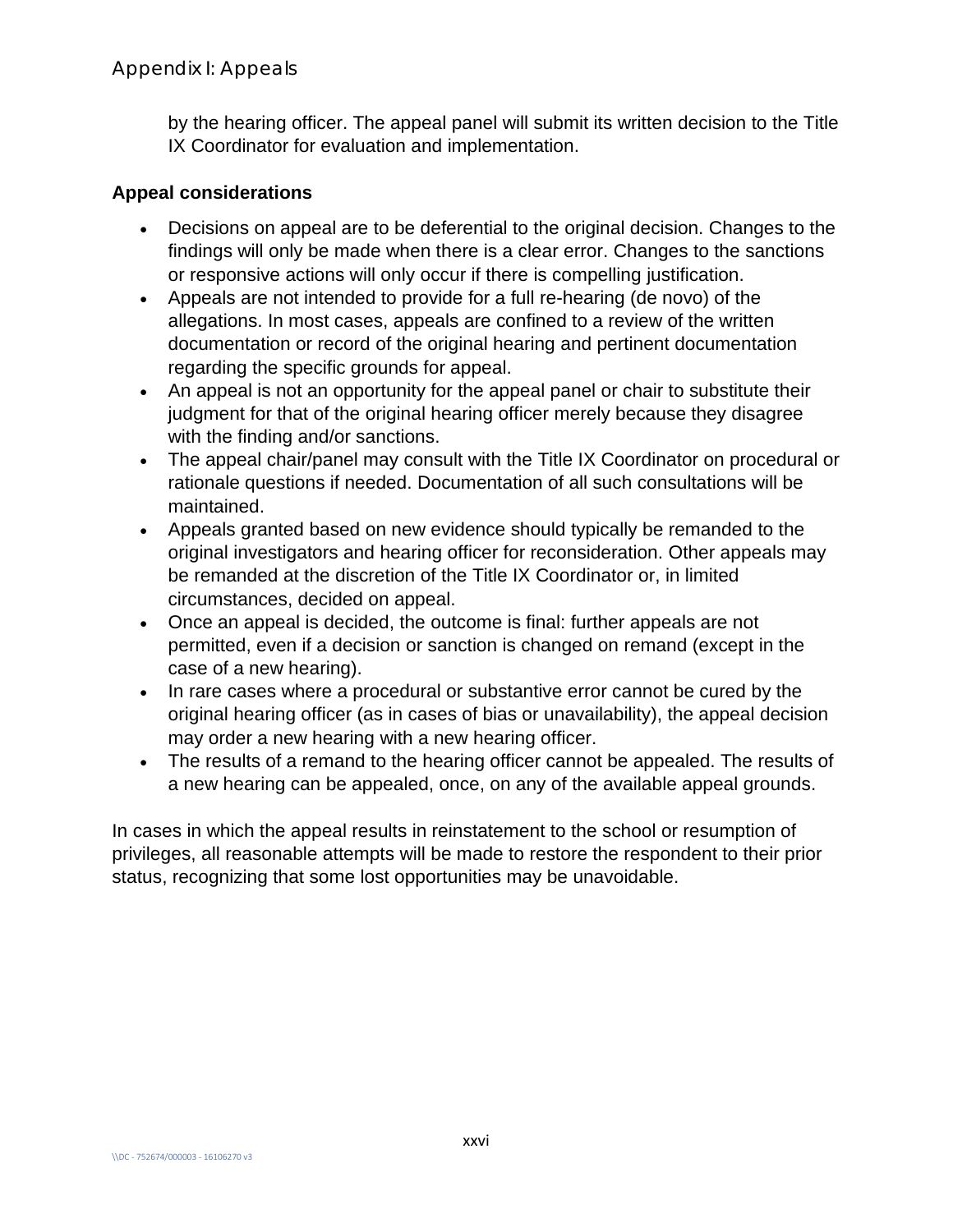# Appendix J: Tier I Hearing Procedures

### **Pre-hearing preparation**

After any necessary consultation with the parties, investigator, and the Title IX Coordinator, the hearing officer will provide the names of persons who will be participating in the hearing, all pertinent documentary evidence, and the final investigation report to the parties at least 10 days before the hearing.

### Before a witness can participate

- Any witness scheduled to participate in the hearing must have been interviewed by the investigator or have proffered a written statement or answered written questions.
- If all agree, parties and the hearing officer can waive this requirement.

### Before evidence can be used at a hearing

- Evidence must be reviewed and accepted by the hearing officer as relevant.
- If newly offered evidence is raised at the hearing and the parties and hearing officer do not assent to the admission of the evidence, the hearing officer may delay the hearing and instruct that the investigation needs to be re-opened to consider the new evidence.

#### Elimination of witnesses

• With full agreement of the parties, the hearing officer may decide in advance of the hearing that certain witnesses do not need to be present if the investigator can adequately summarize their testimony in the investigation report or during the hearing.

### Removal of hearing officer

- **Party objection to hearing officer:** The parties will be given the hearing officer's identity at least five days in advance of the hearing. All objections to the hearing officer must be raised in writing, detailing the rationale for the objection, and must be submitted to the Title IX Coordinator as soon as possible and no later than five days before the hearing. A hearing officer will only be removed if the Title IX Coordinator concludes that their bias or conflict of interest precludes an impartial hearing of the allegations.
- **Hearing officer recusal:** The Title IX Coordinator will give the hearing officer the names of all parties, witnesses, and advisors at least five days in advance of the hearing. A hearing officer who cannot make an objective determination must recuse themselves. If a hearing officer is unsure of whether a bias or conflict of interest exists, they must raise the concern to the Title IX Coordinator as soon as the potential bias or conflict of interest is discovered.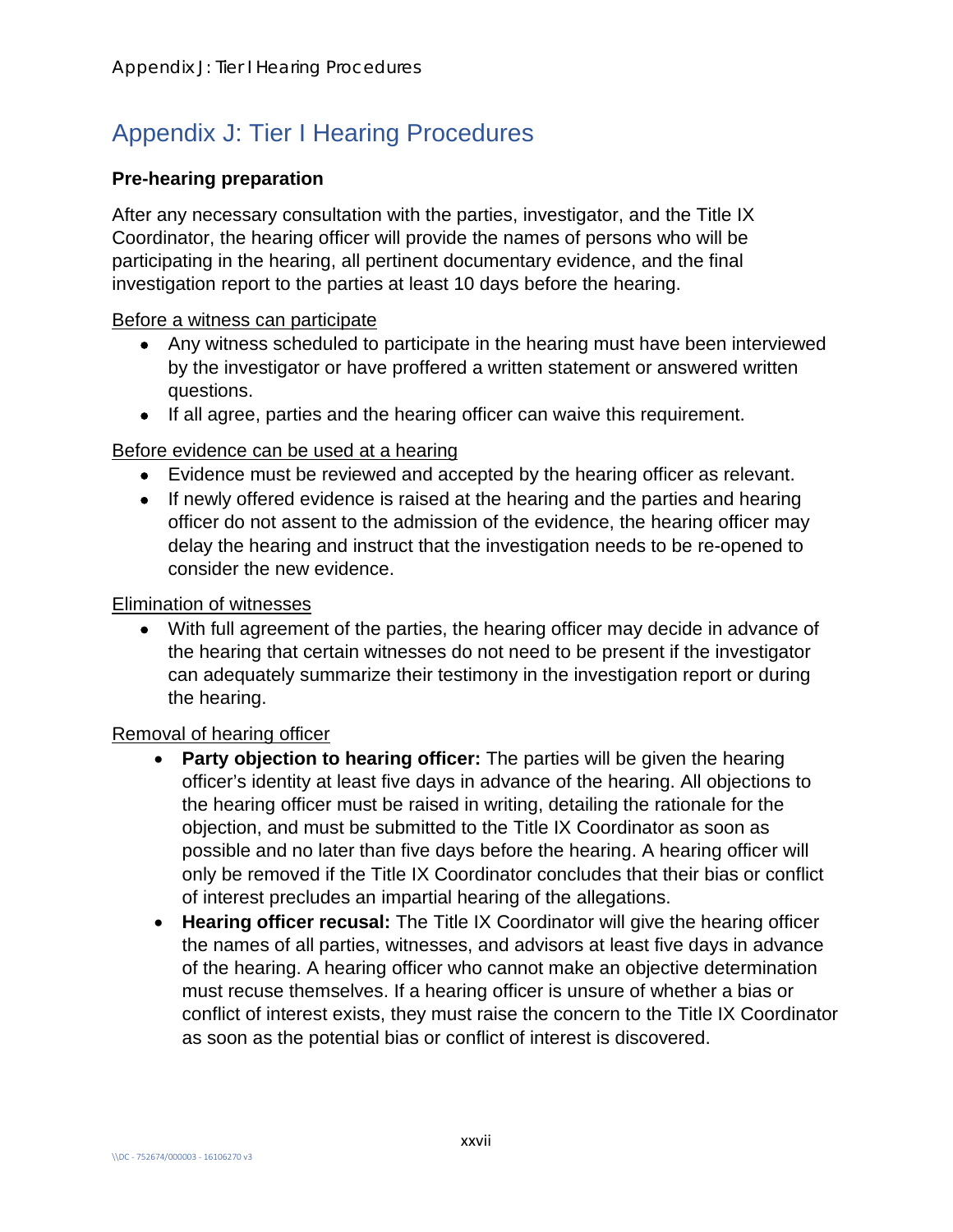### Alternative hearing participation options

• If a party or witness prefers not to attend or cannot attend the hearing in person, the party should request alternative arrangements from the Title IX Coordinator or the hearing officer at least five (5) days before the hearing.

### Submission of potential questions and relevant evidence

• **Questions**: The hearing officer may convene a pre-hearing meeting or request, without a meeting with the parties (and their advisors), submission of the questions or topics they wish to ask or discuss at the hearing. The hearing officer can rule on their relevance in advance or provide recommendations for more appropriate phrasing. This advance review opportunity does not preclude the advisors from asking at the hearing for reconsideration based on any new information or testimony offered at the hearing. The hearing officer must document and share their rationale for any exclusion or inclusion of evidence or testimony at this pre-hearing meeting.

### **Evidence**

At each pre-hearing meeting with a party (and their advisor), the hearing officer will consider arguments regarding the relevance of evidence included in the investigator's report.

The hearing officer may rule on these arguments pre-hearing. All rulings will be exchanged between the parties before the hearing to assist in preparation for the hearing. The hearing officer may consult with legal counsel and the Title IX Coordinator during this process. School legal counsel or the Title IX Coordinator may attend but are not required at pre-hearing meetings.

### Expert evidence

The parties may present evidence from expert witnesses if it would be relevant to determining whether a policy violation occurred.

If a party wishes for such evidence to be considered, they will make a written request to the hearing officer. The written request will identify:

- Their expert witness
- The issues on which they would provide expert evidence
- The reasons that the issues require an expert opinion for resolution
- Any prior relationship, including personal and business relationships, between the party and the proposed expert

The hearing officer will grant a request for the proposed expert to provide evidence if the proposed evidence is relevant to proving whether the facts material to the allegations under investigation are likely to be true.

If the hearing officer grants a request for proposed expert evidence, they will notify all parties.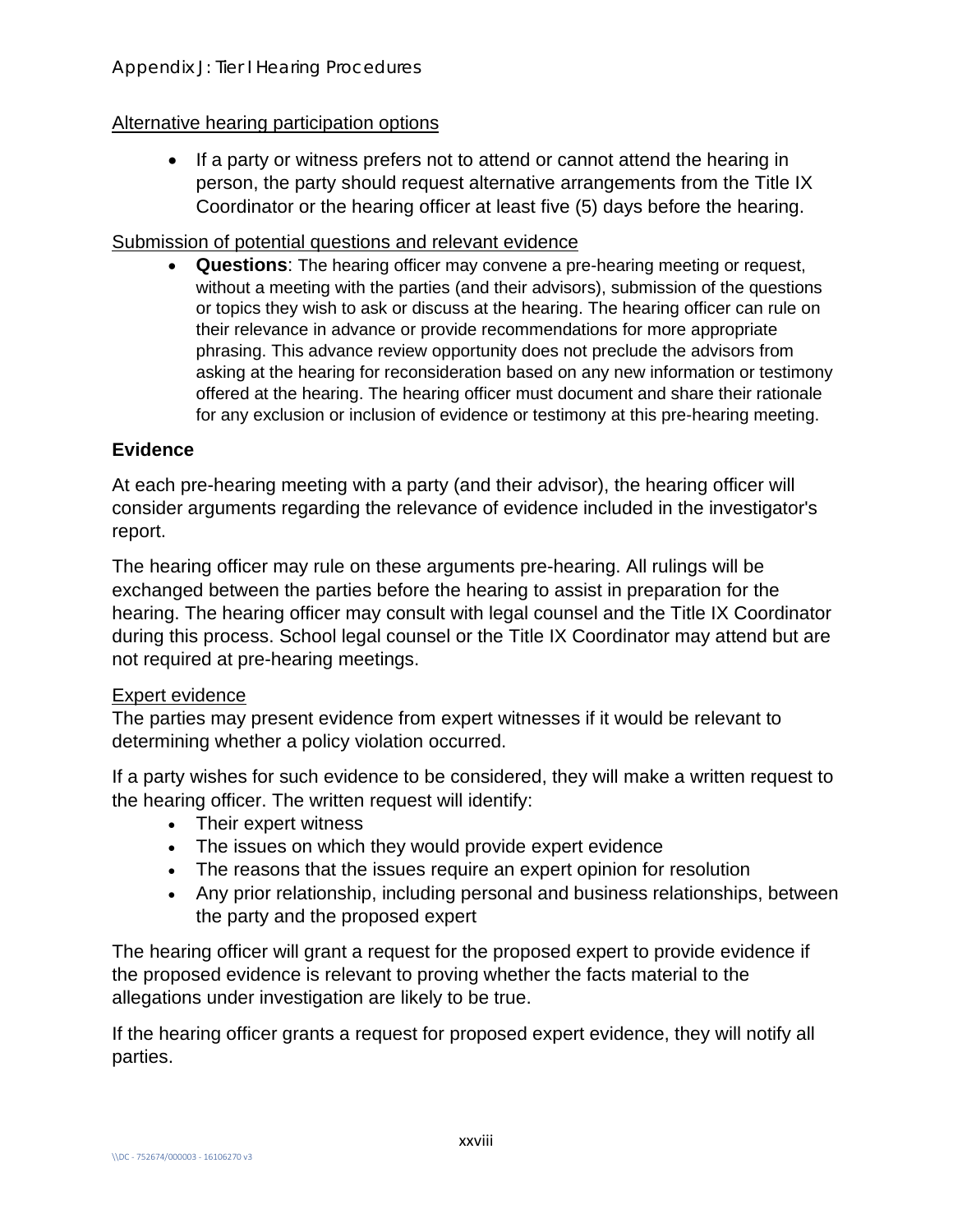If expert testimony is granted, the other party may request to present a proposed expert on the same issue or present their expert evidence on other relevant issues.

The school may also retain an expert on any issue on which one or both parties will be presenting expert evidence. The school will ensure that any such expert does not have bias or conflict of interest and will notify the parties of any expert it intends to retain.

As part of the evidence they present, an expert witness will provide the investigator information about the following:

- Their qualifications
- The factual basis for their assertions
- Their principles, methods, and their associated reliability

These factors will contribute to the assessment of the weight and credibility of the expert witness's evidence.

In general, parties may not request a proposed expert witness to testify at the hearing unless those expert witnesses have provided evidence during the investigation.

### Recordings

Pre-hearing meetings will not be recorded.

### **Hearing procedures**

At the hearing, the hearing officer has the authority to hear and make determinations on all allegations of prohibited conduct and may also hear and make determinations on any additional alleged school policy violations that have occurred in concert with the prohibited conduct.

Participants at the hearing will include:

- Hearing officer
- Administrative facilitator
- The investigator who conducted the investigation
- Parties
- Advisors to the parties
- Any called witnesses
- Title IX Coordinator
- Persons providing authorized accommodations or assistive services
- School legal counsel (in some cases)

At either party's request, the school will provide a way for the entire hearing to be conducted with the parties in separate rooms. The parties will be able to see and hear each other in real time. Any party or witness may be allowed to participate in the hearing remotely.

The hearing officer will answer all questions of procedure. Anyone appearing at the hearing to provide information will respond to questions on their own behalf.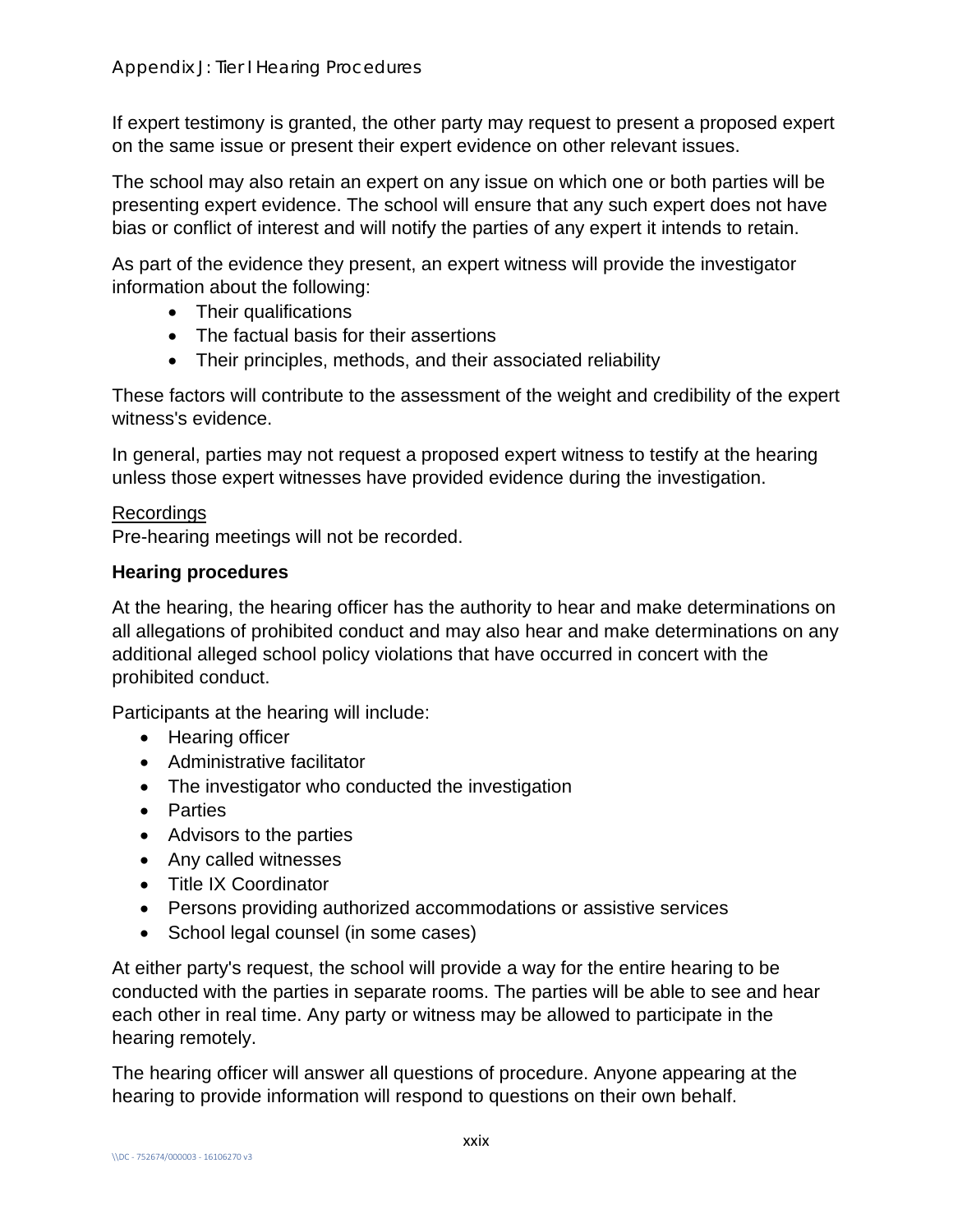The hearing officer will allow witnesses who have relevant information to appear at a portion of the hearing in order to respond to specific questions from the hearing officer and the advisors and will then be excused.

### **Joint hearings**

In hearings involving more than one respondent or in which two or more complainants have accused the same respondent of substantially similar conduct, the default procedure will be to hear the allegations jointly.

However, the Title IX Coordinator may permit the investigation and hearings pertinent to each respondent to be conducted separately if there is a compelling reason to do so. In joint hearings, separate determinations of responsibility will be made for each respondent with respect to each alleged policy violation.

### **Order of the hearing**

### Introductions and explanation of procedure

The hearing officer explains the procedures and introduces the participants. This phase of the hearing may include a final opportunity for challenge or recusal on the basis of a new or not previously reviewed bias or conflict of interest. The hearing officer will rule on any such challenge unless the hearing officer is the individual who is the subject of the challenge, in which case the Title IX Coordinator will review and decide the challenge.

At the hearing, recording, witness logistics, party logistics, curation of documents, separation of the parties, and other administrative elements of the hearing process are managed by an Administrative Facilitator assigned by the Title IX Coordinator.

The administrative facilitator will attend to, among other things logistics of rooms for various parties/witnesses as they wait; the flow of parties/witnesses in and out of the hearing space; ensuring recording and/or virtual conferencing technology is working as intended; copying and distributing materials to participants, as appropriate, etc.

### Investigator presents the final investigation report

The investigator will summarize the final investigation report, including items that are contested and those that are not, and will be subject to questioning by the hearing officer and the parties (through their advisors). The investigator will be present during the entire hearing process.

Neither the parties, advisors, nor the hearing officer may ask the investigator their opinion regarding credibility, recommended findings, or determinations.

### Testimony and questioning

Once the investigator presents their report and is subjected to questions during the hearing, the parties and witnesses, if any, may provide relevant information in turn.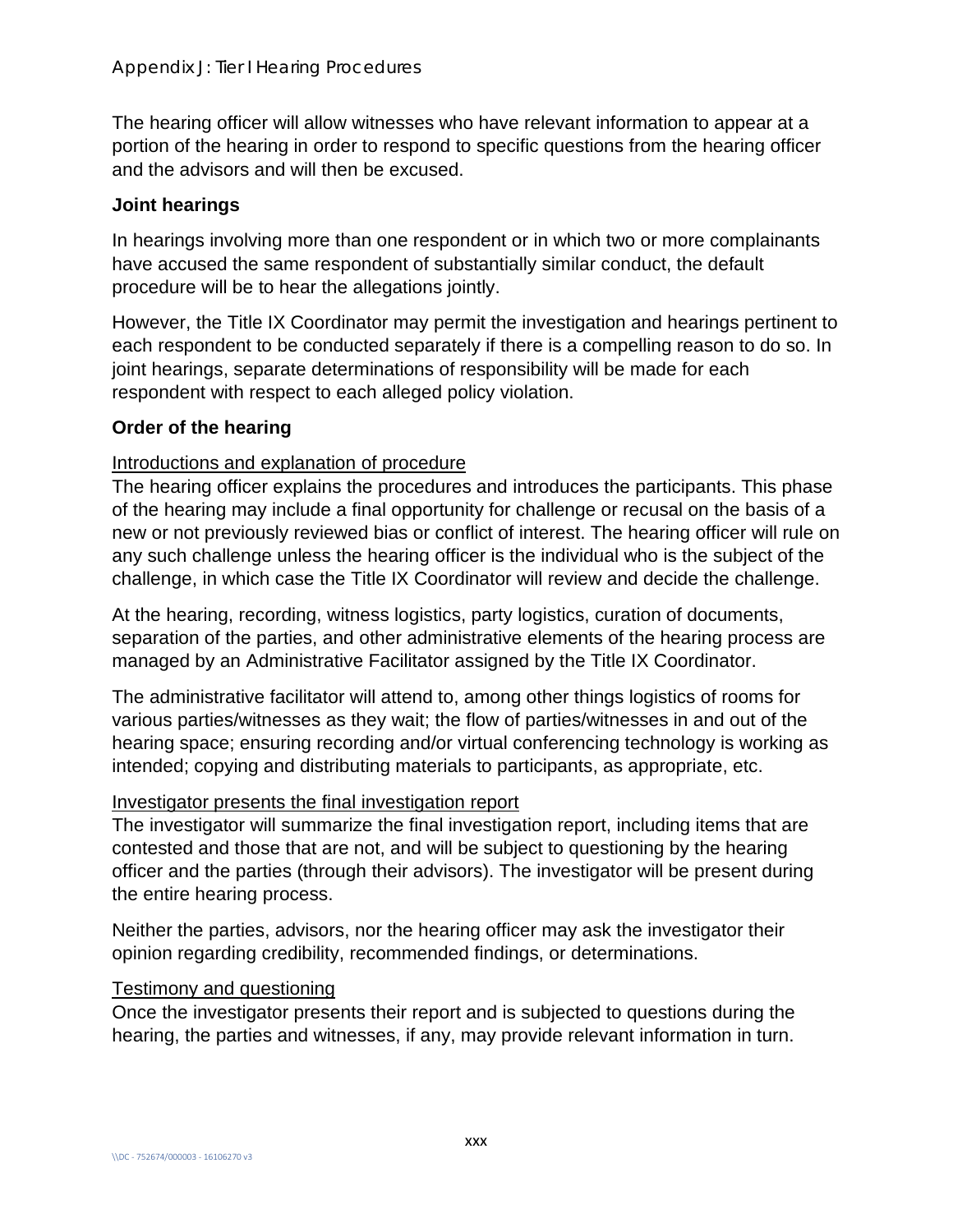The testimony begins with the complainant, and then in the order determined by the hearing officer. The parties and witnesses will submit to questioning by the hearing officer and then by the parties through their advisors ("cross-examination").

All questions are subject to a relevance determination by the hearing officer. The advisor, who will remain seated during questioning, will pose the proposed question orally, electronically, or in writing. Orally is the default, but the hearing officer may permit other means of submission upon request or as agreed to by the parties and the hearing officer. The proceeding will pause to allow the hearing officer to consider the question, and the hearing officer will then determine whether the question will be permitted, disallowed, or rephrased.

At the discretion of the hearing officer, the hearing officer may explore arguments regarding relevance with the advisors. The hearing officer will then state their decision on the question for the record and advise the party or witness to whom the question was directed, accordingly. The hearing officer will explain any decision to exclude a question as not relevant or to the request to reframe the question for relevance.

The hearing officer will limit or disallow questions that are deemed irrelevant, unduly repetitious, or abusive. The hearing officer has the final say on all questions and determinations of relevance, subject to any appeal. The hearing officer may consult with legal counsel on any questions of admissibility. The hearing officer may ask advisors to explain why a question is or is not relevant from their perspective. The hearing officer will not entertain further argument from the advisors on relevance once the hearing officer has ruled on a question.

If the parties raise an issue of bias or conflict of interest of an investigator or hearing officer at the hearing, the hearing officer may elect to address those issues, consult with legal counsel, and refer them to the Title IX Coordinator, or preserve them for appeal. If bias is not in issue at the hearing, the hearing officer will not permit irrelevant questions that probe for bias.

### **Refusal to submit to cross-examination and inferences**

### When party or witness is not available for cross-examination

If a party or witness chooses not to submit to cross-examination at the hearing due to absence or refusal to participate in cross-examination questioning, then the hearing officer will not rely on any prior statement made by that party or witness in order to reach a final determination. The hearing officer must disregard that statement. Evidence provided that is something other than a statement by the party or witness may be considered.

### When the witness provides partial answers

If the party or witness attends the hearing and answers only some questions, statements related to the questions they refuse to answer will not be considered.

### Statements are the subject of the complaint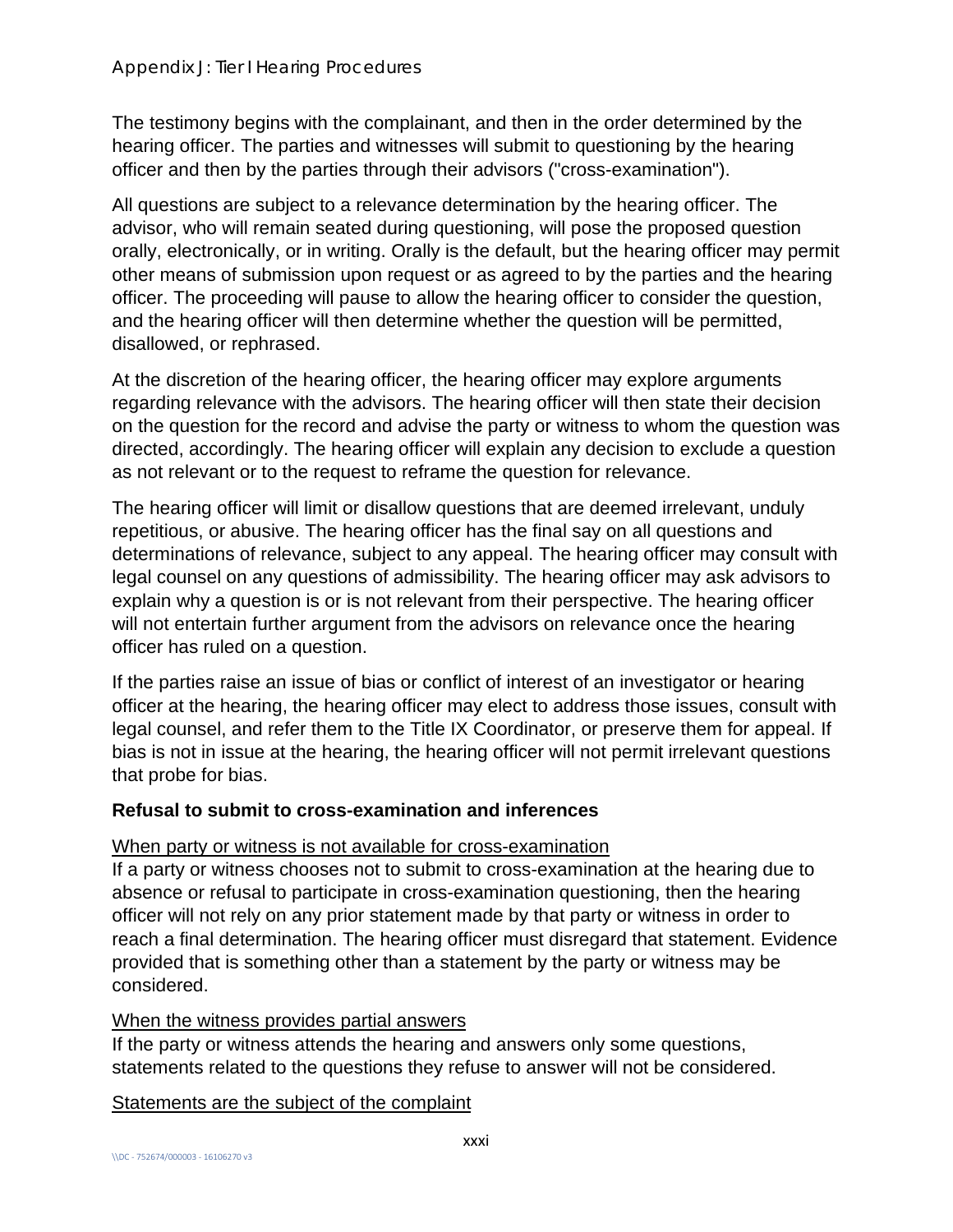If the statements of the party who is absent or refusing to submit to cross-examination or refusing to attend the hearing are the subject of the complaint itself (e.g., the case is about verbal Harassment or a quid pro quo offer), then those statements are not precluded from admission.

The hearing officer will not draw any inference solely from a party's or witness's absence from the hearing or refusal to answer cross-examination or other questions.

#### Charges from violations of other school policies

If charges of policy violations other than sexual misconduct are considered at the same hearing, the hearing officer may:

- Consider all evidence they deem relevant.
- May rely on any relevant statement as long as the opportunity for crossexamination is afforded to all parties (through their advisors).
- Draw reasonable inferences from any decision by any party or witness not to participate or respond to questions.

### **Advisor decorum during hearing**

If an advisor refuses to comply with the school's established rules of decorum for the hearing, the school may require the party to use a different advisor. The school will provide a replacement advisor if needed.

If a party, party advisor, or witness refuses to comply with the rules of decorum, the participant will be subject to school discipline in accordance with applicable code of conduct policies. In addition, such conduct may cause a delay in the hearing.

### **Recording hearings**

The school will record all hearings, even if the hearing is in person. The parties may not record the proceedings, and no other unauthorized recordings are permitted.

The hearing officers, the parties, their advisors, and appropriate school administrators will be permitted to listen to the recording in a controlled environment determined by the Title IX Coordinator. No person will be given or be allowed to make a copy of the recording.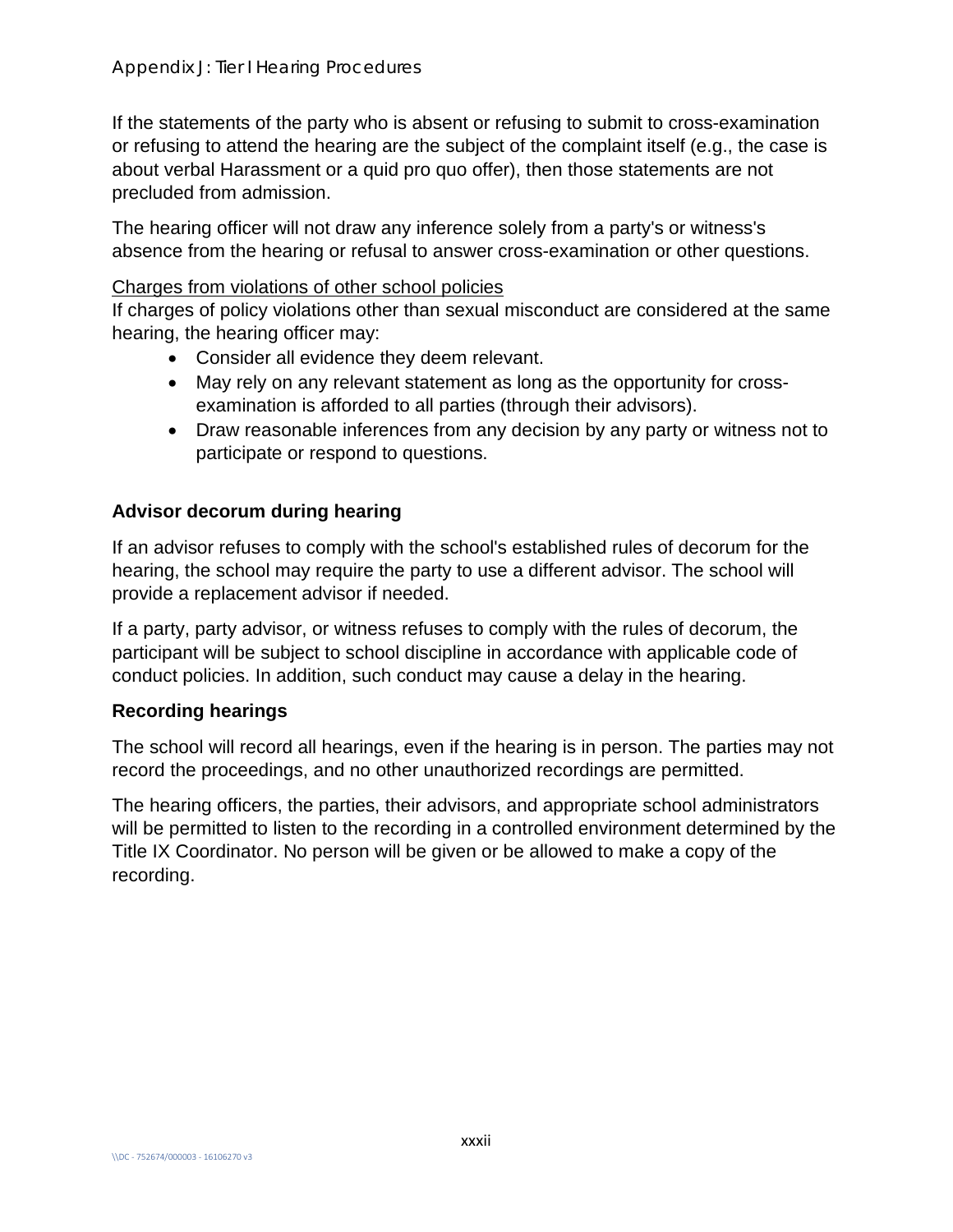# Appendix K: Tier II Hearing Procedures

# **Referral to a Tier II hearing**

If the informal resolution or mediation process is inappropriate or unsuccessful, and/or the school or one of the parties requests a hearing, the school will conduct a review hearing.

# **Written statements**

The complainant and respondent may provide a written response to the investigation report, as well as any additional information relevant to the case, to the hearing officer. complainant and respondent will have the opportunity to review all materials submitted to the hearing officer.

### **Witnesses**

At least three days before the hearing, the complainant and respondent may identify witnesses to provide testimony at the hearing. The Title IX Coordinator must be notified of the witnesses' names and their relevance to the case. If the Title IX Coordinator determines that the witnesses have no direct relevance to the case's facts, the witnesses may be disallowed.

# **Hearing date notice**

The complainant and respondent will have at a minimum of five days advance notice of the scheduled hearing date. The notice period may be shortened or extended in emergency circumstances or with agreement of all parties and subject to school breaks.

# **Participants**

Hearings are closed proceedings. Participants who may be present during the hearing include:

- Hearing officer.
- Complainant (with advisor only when the respondent is not present).
- Respondent (with advisor only when the complainant is not present).
- Witnesses (only when called by hearing officer).
- Investigator.
- Hearing facilitator.
- The Title IX Coordinator may be present to observe and/or answer policy-related or hearing process questions from the hearing officer.

\\DC - 752674/000003 - 16106270 v3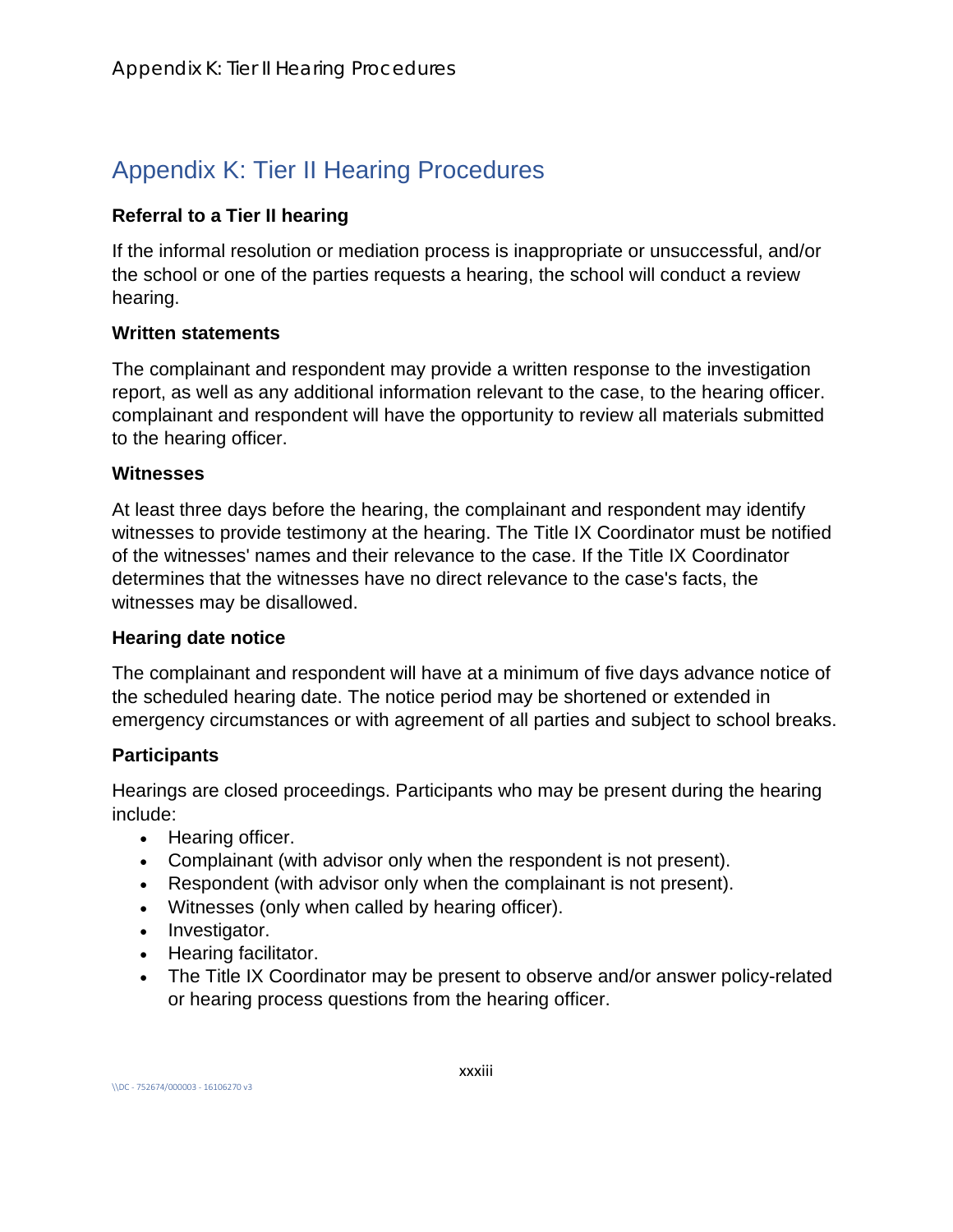- In some cases, the school may provide subject matter experts to the hearing officer. These experts will not speak to individual cases. Their role is to provide expert information in response to queries from the hearing officer.
- School legal counsel or designee, if requested by the hearing officer.

If all parties agree, respondent and complainant may be present at the same time.

### **Order of proceedings**

At all times, the hearing officer will ask all the questions. The review hearing will generally proceed in the following order:

- 1. Investigator introduces the investigation report
- 2. Hearing officer directs questions to the investigator
- 3. Complainant questions directed to the investigator
- 4. Respondent questions directed to the investigator
- 5. Complainant statement
- 6. Hearing officer questions directed to the complainant
- 7. Respondent questions directed to the complainant
- 8. Respondent statement
- 9. Hearing officer questions directed to the respondent
- 10. Complainant questions directed to the respondent
- 11. Witness statements
- 12. Hearing officer questions directed to the witnesses
- 13. Complainant questions directed to witnesses
- 14. Respondent questions directed to witnesses
- 15. Final questions directed to the complainant and respondent
- 16. Complainant closing statement
- 17. Respondent closing statement
- 18. Closed deliberations by the hearing officer

The complainant and respondent may submit questions to the hearing officer in writing. The hearing officer has the discretion to revise the questions submitted. The hearing officer may also reject questions for lack of relevance. The hearing officer may determine the relevance of, restrict, or exclude any witnesses or information presented. If questions are revised or rejected, the hearing officer will document the reasoning for the decision in writing at the time of the hearing.

### **Attendance**

If the complainant or respondent cannot attend the hearing, alternative means for participation will be identified.